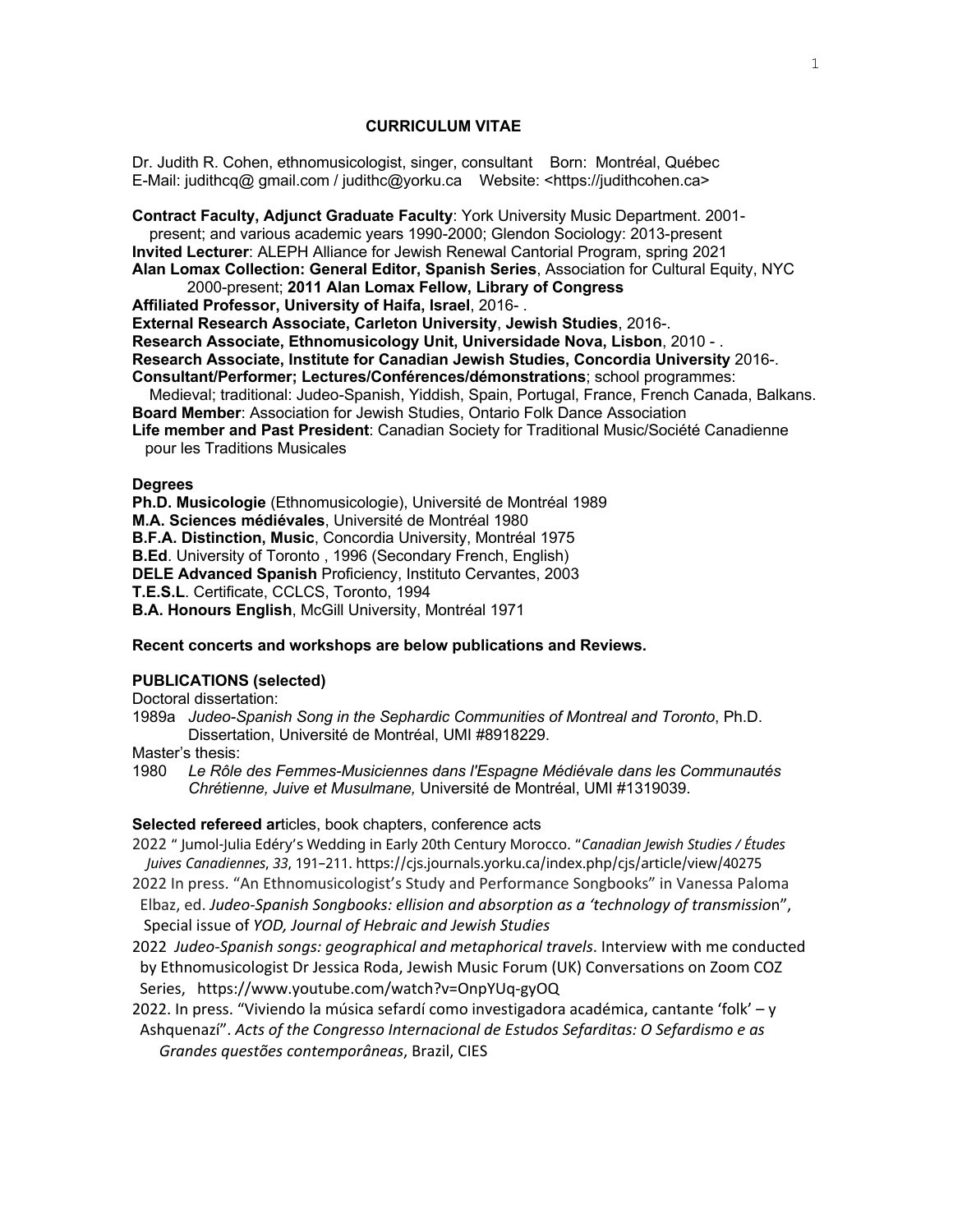- 2021 Entries for *Shalvi/Hyman Encyclopedia of Jewish Women*, ed. Jennifer Sartori:
	- « Rezadeiras among Bnei Anusim in Portugal », « Women and Sephardic Music https://jwa.org/encyclopedia/article/rezadeiras-among-bene-anusim-in-portugal https://jwa.org/encyclopedia/article/women-and-sephardic-music
- 2022 (in preparation) "*A Folklorist in Spain finds more than song": Alan Lomax in Spain, 1952-53* Working title. Edition of Alan Lomax's 1952 Spain diary with author's follow-up fieldwork. Jackson, Ms., University Press of Mississippi.
- 2022 (in press) "'Siete dias enserrados' 'Never Say it's your Last Road': lo que cantaban los Sefardíes en el Holocausto". In I. Nogueiro, ed. *Atas do Congresso Internacional Diásporas, Identidade e Globalização*
- 2022 (in press) Jumol-Julia Edéry in Montreal, 1982, describes her wedding in early 20<sup>th</sup> century Morocco to Judith Cohen, *Canadian Jewish Studies*, ed. David Koffman
- 2021 "'If you see me walking alone on the road' Sephardic songs of exile, memory and return." In Sarah M. Ross and Regina Randhofer, eds. *Armenian and Jewish Experience between Expulsion and Destruction*. Berlin/Boston, De Gruyter: 75-94
- 2019 « Adultery, Conversion and Fires: shared themes of Yiddish and Judeo-Spanish ballads", in Sergio Bonanzinga, Luisa del Giudice and Thomas A. MacKean, eds. *Street Music and Narrative Traditions* Palermo, Edizioni Museo Pasqualino: 281-296
- 2015 « 'Ey-m' acá!' Cantigas Performance Practice in Non-Specialist Settings: An Ethnomusicologist-Performer-Educator Perspective" . In *Revista Portuguesa de Musicologia* 1/1: 53-66 (New Series). http://rpm-ns.pt/index.php/rpm/article/viewFile/36/55
- 2014 « Constructing the performed identity of Sephardic songs. » in Evelyn Birge Viltz and Arzu Öztürkmen, eds. *Medieval and Early Modern Performance in the Eastern Mediterranean*. LMEMS 20, Turnhout: Brepols: 311-326.
- 2013a Entries for *Encyclopedia of Jews in the Islamic World* (EJIW) Leiden: Brill. (Bouena Sarfatty-Garfinkle, Oro Anahory-Librowicz, Solomon Lévy)
- 2013b "Mekam in Kahnewá:ke: A Bosnian Sephardic Woman on a Canadian Native Reserve", In Jasmina Talam, ed. Ethnomusicology, *Collection of Papers of the Seventh International Symposium"Music and Society"*, Sarajevo: Academy of Music of the FB-H.: 214-227.
- 2013 "Con el guelindón a tocar es xoriguer": subtle and unsubtle seduction and courtship in Luso-Hispanic and Sephardic song. F. Kouwenhoven and J. Kippen, eds. *Music, Dance and the Art of Seduction*. Delft: Eburon: 219-232; 408-11 (Ch. 12)
- 2012 "The Role of Music in the Quebec Sephardic Community." In Margalit Bejarano and Edna Aizenberg, eds. *Contemporary Sephardic Identity in the Americas: A Collection of Interdisciplinary Studies.* Syracuse University Press*:* 202-222.
- 2011a. "Ibiza and Formentera: Worlds of Singers and Songs." In Godfrey Baldacchino, ed.*Island Songs: A Global Repertoire*. London, Toronto, Plymouth: The Scarecrow Press: 223-45
- 2011b « ' No so komo las de agora » (I'm not like those modern girls)' : Judeo-Spanish songs meet the twenty-first century. » H. Pomeroy, ed. *European Judaism*, 44 (1): 150-64.
- 2011c "Portuguese Crypto-Jews and constructed musical identities" in M. Desroches, M-H. Pichette, C Dauphin and G. H. Smith, eds. *Mise en scène des territoires musicaux : tourisme, patrimoine et performance*. 325-38.
- 2011d « Selanikli Humour in Montreal: the Repertoire of Bouena Sarfatty Garfinkle »,in Rena Molho, H. Pomeroy and E. Romero, eds. *Judeo-Espaniol : Satirical Texts in Judeo-Spanish by and about theJews in Thessaloniki*. Thessaloniki:Ets Ahaim Foundation.220-42.
- 2010a «Sephardic Music : a pan-Mediterranean Interactive Tradition ». *TRANS* 14 : Online Journal of the SibE (Sociedad Ibérica de Etnomusicología). http://www.sibetrans.com/trans/trans14/art13.htm
- 2010b. « The Music of the Sephardim ». *Early Music America* 15/4: 61, 62-4. With Joel Bresler.
- 2009c « 'Maria, sister of Aaron, play your tambourine. » Music in the Lives of Crypto-Jewish Women in Portugal. In Tamar Alexander, ed. *Gender and Identity* : *El Prezente : Studies in Sephardic Culture* 3. Be'er Sheva: University of Ben Gurion Press: 293-314.
- 2008a « This drum I play » : Women and the Square Drum in Spain and Portugal,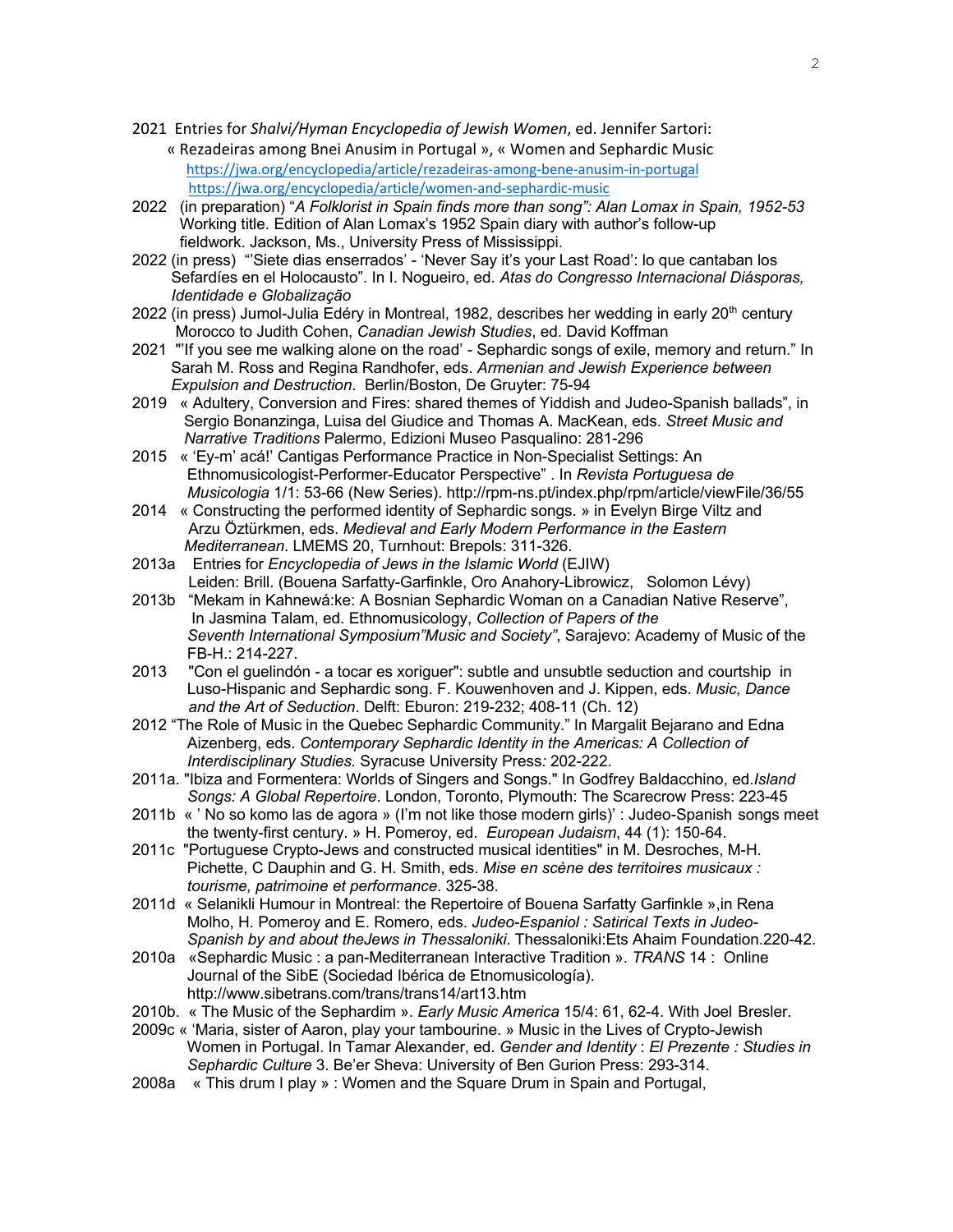in Doubleday, Veronica, ed. *Sounds of Power: Musical Instruments and Gender.*  Oxford. Taylor and Francis. *Ethnomusicology Forum* 17/1: 95-124.

- 2008b "Music in the Lives of *Judeus* and *Ciganos* in a Portuguese Village: two adjacent and separate minorities." in Rosemary Statelova et al. eds. The Human World and Musical Diversity: Proceedings, 4<sup>th</sup> Meeting of the ICTM Study Group "Music and Minorities". Sofia: Institute of Art Studies – Bulgarian Academy of Sciences: 134-140.
- 2008c « Redeeming Self and Portraying Other: Music and the 'Three Cultures' Festivals in Spain". Bohlman, Philip V., and Marcello Sorce Keller, eds., with Loris Azzaroni.*Antropologia delle musica nelle culture mediterranee: Interpretazione, performance, identità / Musical Anthropology in Mediterranean Cultures: Interpretation, Performance, Identity.* Bologna: CLUEB: 101-112.
- 2008f "'En Estambul havía': Jewish-Spanish music in past, present and future Istanbul". In *Música, ciudades, redes: creación musical e interacción social*. *Actas del X Congreso de la SIBE. Sociedad de Etnomusicología; V Congreso IASPM-España; II Congreso de músicas populares del mundo hispano y lusófono*. Edited by Rubén Gómez Muns y Rubén López Cano (Salamanca: SIBE-Obra Social Caja Duero.) CD – PDF.
- 2007a "Je chante en bas esperando el taxi: Les Romances d'Alcazarquivir vus par les femmes qui les chantent", in Kelly Basilio, ed. *Romances de Alcácer Quibir.* Lisbon : University of Lisbon, Arts Faculty / Fundação para a Ciência e a Tecnología. 125-139.
- 2007b «Three Canadian Sephardic Women and their Transplanted Repertoires: From Salonica, Larache and Sarajevo to Montreal and Kahnawá:ke. » In Anna Hoefnagels and Gordon Smith, eds. *Folk Music, Traditional Music, Ethnomusicology: Canadian Perspectives, Past and Present*. Cambridge Scholars Press. 150-162.
- 2007c "Les Chansons judéo-espagnoles retournent à Ibéria: des contextes sépharades, cryptojuif, 'folk ', et 'juif ' inventé." *Acts: "Identités sépharades et modernité"* : 247-263.
- 2007d. « Lo sefardí y lo medieval creando nuevas tradiciones por transmisión mixta », in González, Marival, ed. *Papers in Memoriam Carlos Sáez*. Alcala de Henares.
- 2006a "'Your Ballad Man': Ballads in the Alan Lomax Recordings Collection.*"* ed. R. Renwick and S. Rieuwerts. *Ballad Mediations : Folksongs recovered, reinvented, and reimagined.* Trier, Wissenschafterlicher Verlag: 27-33.
- 2005a "My soul's there and my heart's on its way": Portuguese women's pilgrimage drum-songs*, Performing Ecstasies: Music, Dance, and Ritual in the Mediterranean.* Ed. Luisa Del Giudice and Nancy Van Deusen, Ottawa: Institute for Medieval Music: 105-119.
- 2005b. The Mediaization of Judeo-Spanish Song, in George Zucker, ed., *Sephardic Identity, Essays on a Vanishing Culture*, London, McFarland,:189-203
- 2005c "Report and Projects: Music in the Balearic and Pityusic Islands, with Esperança Bonet Roig and Manel Frau *, Music and Anthropology* 9 <http://www.provincia.venezia.it/levi/ma/>
- 2004a. "Alan Lomax en España,", with Miguel-Angel Berlanga, Luis Costa, Juan Antonio Torres, in Josep Marti, ed., *Voces e imagenes en la etnomusicologia actual*, Madrid, Museo del Traje: 399-410
- 2004b "E com razões de ladino": Judeo-Spanish Song as Identity Marker, from Iberian neo-Sephardic activities to the Internet", *Acts, British Judeo-Spanish Conference*, ed.A. Deyermond, H. Pomeroy, Leiden, Brill: 159-167.
- 2004c. El pandero cuadrado en España y Portugal, in A. Iglesias Ovejero, ed., *Formas de Vida y Cultura Tradicional en El Rebollar y Otras Partes,* Cahiers du P.R.O.H.E.M.I.O. 6/2:395-406
- 2001a "'Ca no soe joglaresa': Women Musicians in Medieval Iberia's Three Cultures", in A. Klinck and A. Rasmussen,eds, *Medieval Women's Song*: *Cross-Cultural Approaches* University of Pennsylvania: 66-80.
- 2001b "Musical Life in Montreal's Judeo-Spanish Community", in E. Koskoff, ed*., Garland Encyclopedia of World Music, Vol.3, United States and Canada:* 1171-1175
- 2000b "The Ethnomusicologist as Applied Contrafactotum", *Hispania Judaica* 2:35-42
- 2000d "Sephardic Music", in Ross Duffin, ed., *Performer's Guide to Medieval Music,* Indiana U.P.158-62; at http://www.sefarad.org/publication/lm/042/7.html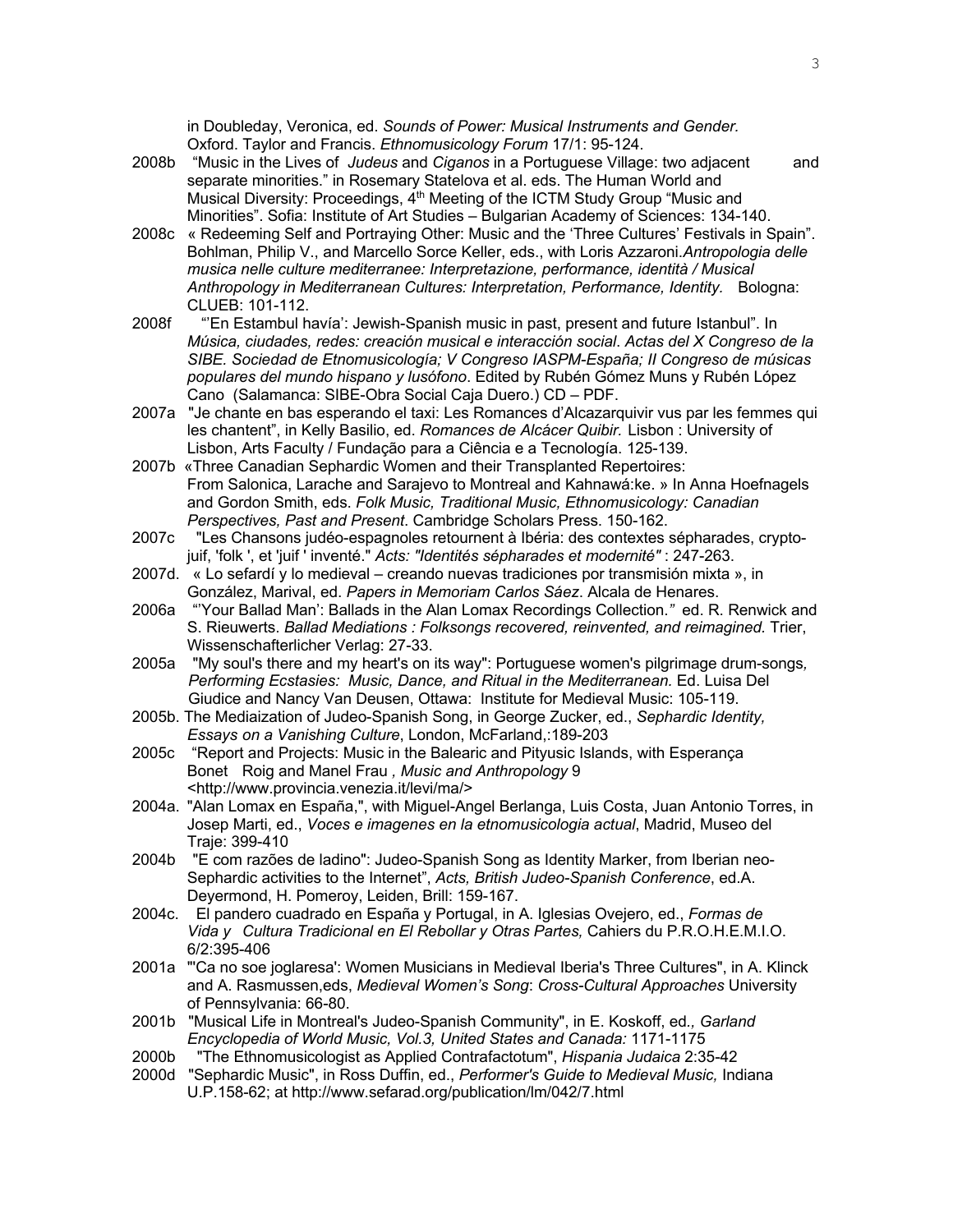- 1999b "Belmonte dos meus Amores: Ethnomusicological Fieldwork among Iberian Crypto-Jews,"in Annette Benaim, ed., *Acts of the Tenth British Conference on Judeo-Spanish Studies*, London,Queen Mary and Westfield College: 265-288
- 1999c "Music and the Reconstruction of Iberian Crypto-Jewish Identity", in Targarona Borrás, Judit and Angel Sáenz-Badillos, eds. ,*Jewish Studies at the Turn of the Twentieth Century. Proceedings of the 6th EAJS Congress. 1998,* Leiden-Boston-Köln: Brill, vol. II, 282-292
- 1999d "Re-created Music and Re-created Identities in Imagined Iberian Jewish Communities", in *Revista de Dialectología y Tradiciones Populares*, 54/2:125-144
- 1999e "Judeo-Spanish ('Ladino') Recordings, *Journal of American Folklore* 112/446:530-539
- 1999f "Constructing a Spanish Jewish Festival: Music and the Appropriation of Tradition*, World of Music* 41/3:85-114
- 1998a "Back to the Future: New Traditions in Judeo-Spanish Song Performance", *From Iberia to Diaspora,* ed. Y. and N. Stillman, Leiden, Brill: 496-514
- 1998b "Humour and Satire in Judeo-Spanish Song", Joachim Braun and Uri Sharvit, ed.,*Studies in Socio-Musical Sciences*, Ramat-Gan, Bar-Ilan University Press:233-244
- 1997 "Evolving Roles of Women in Judeo-Spanish Song", in *Hispano-Jewish Civilization after 1492* , ed. M. Abitbol et al., Jerusalem, Misgav Yerushalayim: 82-100
- 1996a "'Pero la voz es muy educada': Reactions to Evolving Styles in Judeo-Spanish Song Performance", *Sephardica: Hommages Haïm-Vidal Séphiha*, ed.W. Busse et al., Berlin, Peter Lang:65-82
- 1996b "Sephardic Music" entry in encyclopedia *MGG* (Germany)
- 1996c "A Bosnian Sephardic Woman in Kahnewake, Québec",*Canadian Women's Studies* 16/4:112-3
- 1995a "Romancing the *Romance*:Perceptions (and Boundaries) of the Judeo-Spanish Ballad", in James Porter, ed., *Ballads and Boundaries: Narrative Singing in an Intercultural Context*, UCLA:209-217.
- 1995b "Women's Role in Judeo-Spanish Song", in Maurie Sacks, ed., *Active Voices, Women in Jewish Culture*, University of Illinois:181-200.
- 1995c "A Reluctant Woman Pilgrim and a Green Bird: a Possible *Cantiga* Melody Survival in a Sephardic Ballad", *Cantigueiros* 7:85-89
- 1995d "'Just Harmonizing it in their Own Way': Change and Reaction in Judeo-Spanish Song", *Revista de Musicologí*a(Madrid) 6/3, 1995:1578-1596
- 1990 "Musical Bridges: The Contrafact Tradition in Judeo-Spanish Song", in *Cultural Marginality in the Western Mediterranean*, ed. F Gerson & A. Percival. *Toronto*, New Aurora Editions: 121-128.
- 1989b "The Impact of Mass Media and Acculturation on Judeo-Spanish Song", in Simon Frith, ed., *World Music, Politics and Social Change*, Manchester U.P.: 90-97.
- 1987a "The Lighter Side of Judeo-Spanish Traditional Song", *CFMJ* 15, 25-34.
- 1987b " 'Ya Salió de la mar': Traditional Judeo-Spanish Wedding Songs", in Ellen Koskoff, ed., *Women and Music in Cross-Cultural Perspective*, Greenwood Press:55-67.
- 1986 (with Oro Anahory-Librowicz), "Modalidades expresivas de los cantos de boda judeoespañoles", *Revista de Dialectología y Tradiciones Populares* 41: 189-209.

### **Non-refereed articles; Album liner notes**

- 2001 present, liner notes for Alan Lomax Spanish Recordings
- 2020 Obituaries and memories of Solly Lévy 1939-2020.
	- *Institut Européen de Musiques Juives*: https://www.iemj.org/fr/cours-conferences-et- musiques-en-ligne/gerineldo.html *El Amaneser* "Muestro Solly Lévy mos deshó" May 6 2020, p. 24
- 2019 "Remembering Sam Armistead", in Michelle Nasser, *Mentors*. Toronto 2019
- 2014 Obituary, Samuel G. Armistead. El Amaneser, Istanbul. 10/103:p.1
- 2013 "Notes from the Field: Jewish-Muslim music project in Morocco". *Canadian Folk Music*
- 2011 Saltiel Family: Sephardic Wedding Songs, liner notes
- 2011 "Contrafactum in Judeo-Spanish Song." *HaLapid*. 19-20/2-3: 54-59.
- 2007f « Travelling, Singing, Collecting, Writing, Teaching. » in Liz Pearl, ed. *Living Legacies : a Collection of Inspirational Contemporary Canadian Jewish Women.* Toronto,PK: 129-34.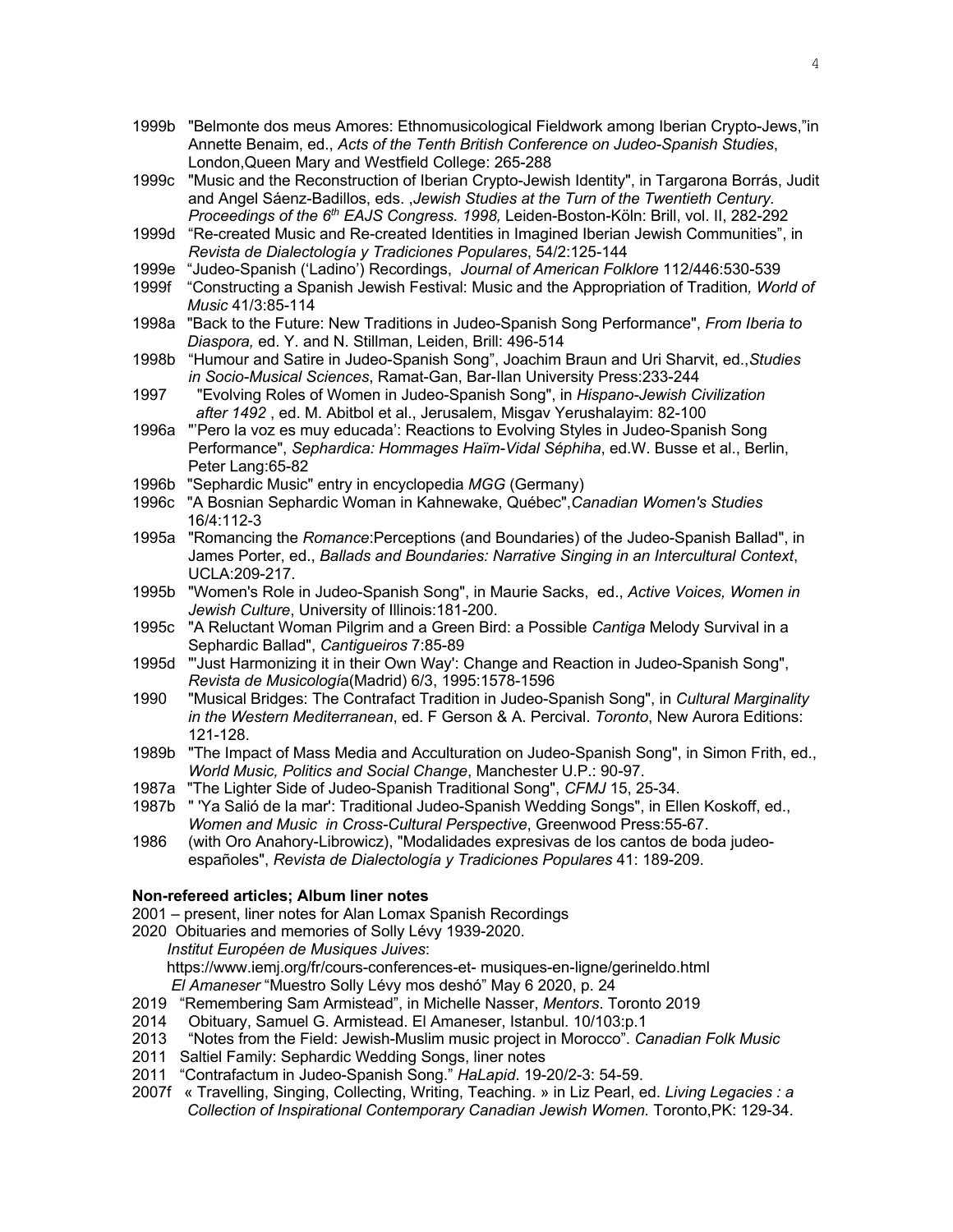- 2006b "Panorama de la canción judeo-española." Diputación de Zaragoza, Monographs. http://turismoenzaragoza.net/turismo/monograficos/aragon-sefarad/VolumenI/VolI-26.pdf
- 2004 "Adufe (I) Pande(i)ro c(q)uadrado" 1+2: *Interfolk* (Madrid) 20, 21
- 2004 "Algún Cátaro irá a buscarte en la estación de autobuses…" http://revista.bodasdeisabel.com/2005/JCoh/JCoh.htm
- 2004 "Alan Lomax 1915-2005*." Interfolk* (Madrid) 15
- 2003 "Sephardic Song", *Midstream* 49/5: 12-16.
- 2001 "Wandering along the roads of Crypto-Jewish Musical Tradition", *Los Muestros* (Belgium),
- 2001-2. "Following Alan Lomax's Foot-steps in Spain." Canadian Folk Music Bulletin 35/3-4:1-4 2000c Music and the Border: a Canadian Ethnomusicologist's wanderings [in Spanish], in
- *Filandar/Fiadeiro* (Zamora), 12:16-20 http://www.terra.es/personal/enriquer/pdfs/musyfron.pdf
- 2000 "Singing the Cantigas of Santa Maria: a conversation between Judith Cohen and David Flory". *Cantigueiros* 11/12:67-77
- 1992-9 Various: Column "EthnoFolk Letters", *Canadian Folk Music Bulletin*.
- 1999 "Sephardic Music: the Romance and Romanticization of Medieval Spain", in S. Broughton, ed. *Rough Guide to World Music*, 2nd ed.370-7,
- 1999 "Guarda: Intervenção dos Judeus na Formação da Cidade: Música". María Antonieta García, ed. *Guarda:Historia e Cultura Judáica*. Guarda, City Hall:149-56
- 1996d-2005: Sonography of Judeo-Spanish Song klezmershack.com/articles/9903.cohen\_j.sephardic.html
- 1995 "Rae-Day in Jaffa: Bob Rae's Song Travels to Jaffa." CFMB 29/1-25
- 1992 "1492-1992 Revisited: The Sephardic Song 'Revival"; CD selections, *Musicwork*s 54:36-42
- 1994 "Community Concert: a Multicultural Event in a Toronto Elementary School", *CFMB* 22:3-7
- 1991 "Humor y sátira en el cantar judeo-español." *Maguen - Escudo* (Caracas) 80 16-24
- 1983 "Teaching Early Music through Original Notation", *Continuo* 6/9:15-16.
- 1982 "Judeo-Spanish Songs in Montreal and Toronto",*Canadian Folk Music Journal (CFMJ)* 10:40-47.

**SELECTED PAPERS/LECTURES/WORKSHOPS** (virtual from March 2020-August 2021)

- 2021 Invited to form a panel and give the introductory paper "Evolving Roles of Women In Sephardic Song" (online) "Sefardismo",first international conference, Centro de Estudos do Judaismo Amazônico (CEJA)
- 2020-1 Series of online lectures on Sephardic Music and on Music among the Crypto-Jews of Portugal for Qesher (Budapest)
- 2021 Invited panelist for Endangered Jewish Languages, Association for Jewish Studies, Chicago
- 2021 ICTM Mediterranean Study Group: "Alan Lomax in the Mediterranean: Spain, Italy, Morocco". Tangier, Morocco"
- 2021 "No hay boda sin tanyedera" Songs and instruments
	- in the Ladino repertorie. American Sephardic Federation
- 2021. "As canções dos Judeus de Marrocos". Amazônia Judaïca (Brazil) (July 9)
- 2021. "Negotiating Professional and Personal Jewish Identity through Musical
- Research and Performance." First Moscow International Interdisciplinary Session on Jewish Art 2021. *Qesher*. On request, repeat from November 2020 (May 16)
- 2021 Victoria Jewish Community Choir: Introduction to Ladino Songs.
- 2020 " La mujer y la música en las tres religiones en la España medieval." Centro Cultural Sefarad, Buenos Aires. *www.youtube.com/c/eSefarad/live* Dec. 3
- 2020 "Adventures with Moroccan Sephardic Songs", Nov. 7.
- *Hollywood Temple Beth El, Los Angeles. https://zoom.us/j/92484505314*
- 2020 *Sefarad and its Music. Qesher Series, Budapest.* Nov. 15
- 2020 October 28 "'And for the groom a sardine':
- Sephardic Women's Songs" *Jewish Learning Works, San Francisco*
- 2020 Oct. 22 "Adeus Vila de Belmonte: Update on Music among the Crypto-Jews of Portugal": Society for Ethnomusicology conference, University of Ottawa (online)
- *2*020. August 23, Music among the Crypto-Jews of Rural Portugal*. For Sepharadic Genealogy, Amsterdam*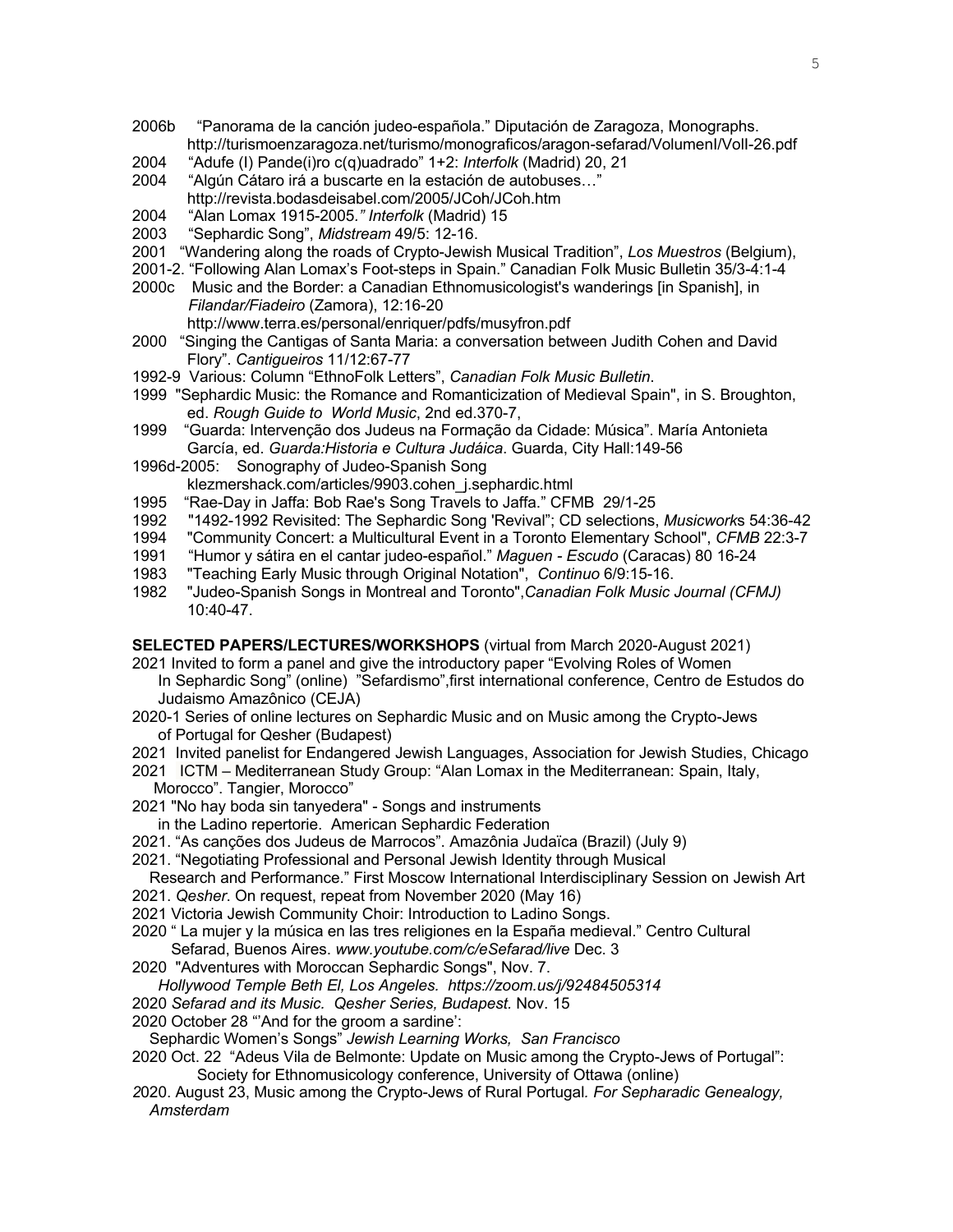- 2020 August 17, "The Mazal of Mr. Gerry Neldo: Moroccan Sephardic Songs", *for series directed by Joshua Horowitz, "The Promiscuous World of Jewish Music"*
- 2020 "Sephardic Music around the Mediterranean", prepared for the Museo Ebraico di Lecce (Italy) https://www.facebook.com/1108880472468013/videos/2885659088197654/
- 2020(2021) "Sephardic songs and Mediterranean Interchanges" , Makom Sefarad conference "Cordoba 711-Jerusalem 2020", Seville, Spain
- 2020 Presentation on Sephardic and Medieval Music for *Lyric Landscapes Symposium*, Indiana
- 2020 "The Bride underneath the Lemon Tree": Lecture-recital, Aga Khan Museum, Toronto Online at https://www.youtube.com/watch?v=yMYuBK6GECY
- 2019 From "Beating the Water" to Mimouna: Music among the Judeus of Portugal 25 years later Association for Jewish Studies, San Diego
- 2019 "Sephardic and Ashkenazi Songs of the Holocaust", lecture-recital for Anne Frank Exhibit at the Lennox & Addington Country Museum, Napanee, Ontario
- 2019 "Memoria Sefardí: Performing Sephardic Songs through Time and Space", Fordham University Center for Medieval Studies, New York: lecture-recital
- 2019 "'Lekha Dodi Gens du Pays' del Atlántico marroquí al Atlántico canadiense Zamora Sefardí, Spain.
- 2019 "'Sete Dias Enserrados': what the Sephardim sang in the Holocaust", Terras de Sefarad Conference, Braganza, Portugal.
- 2019 "UNESCO ICH-PCI *sí* or *no*? Case studies in Spain and Portugal": Intangible Cultural Heritage and the Atlantic Conference, Cape Breton University, Nova Scotia
- 2019 "'There'll always be a gap': Participant observation in Moroccan Sephardic Musical Life across the Atlantic – Montreal and Toronto". Sosiedad Sefarad, Lisbon 2019: Sephardi Jews between the Mediterranean Sea and the Atlantic Ocean.
- 2019 "If you see me walking alone on the road": Sephardic Songs of Exile, Expulsion, Memory - and Return. Conference "We will live after Babylon: Armenian and Jewish Historical Experience between Expulsion, Exile and Destruction." Hannover, Germany, European Centre for Jewish Music and the German-Armenian Society. Invited: lecture and workshop.
- 2018 European Association for Jewish Studies Congress, Cracow, Poland. "Singing Stories from Tangier to Constantinople and Suchawola: Sephardic and Yiddish ballads"
- 2018 "ICH/PCI in Iberia: some expected and unexpected results", Applied Ethnomusicology Study Group of ICTM, Beijing, China
- 2018 "Portuguese and Jewish Musical Culture among Crypto-Jews in Portugal and the Diaspora" Expressões da Lusofonia, International Conference, York University
- 2018 Lecture for Harry and Sylvia Rosen Memorial Symposium, Kingston, Ontario Music in the Three Religions of Medieval Iberia
- 2018 "Sephardic Songs: The Lighter Side", Jewish Music Forum, New York City
- 2018 "Caminhamos e andamos": music and shifting identity among Portuguese B'nei Anusim", Conference . *"Judeus de Portugal e a Diáspora Judaica Luso-Espanhola". Universities of Lisbon and Oporto.*
- 2018 "A Canadian Jewish Scholar-Performer Sings and Talks about Canada, Performance and Jewishness." Association for Canadian Jewish Studies, Montreal
- 2018 Aga Khan Museum, "Sephardic Music in the Mediterranean Soundscape" (February)
- 2018 "Mediterranean Sephardic musical identities: from Ottoman lands and Italy to Iberia and Morocco". ICTM Mediterranean Section, Essaouira, Morocco
- 2017 "Music in the Lives of Portuguese Crypto-Jews: Changing Histories and Evolving Futures." Society for Crypto-Judaic Studies, Philadelphia, Martin Sosin Lecture (invited).
- 2017 (1) "Démystification des chants judéo-espagnols" et (2) « Le rôle de la musique sépharade dans la construction des festivals contemporains de *l'Espagne médiévale des trois cultures* » Séminaire *Sépharad*, Madrid (invited by Maison d'Izieu, France)
- 2017 "Ballads, weddings, and other things to sing about: Workshop in traditional Judeo-Spanish 'Ladino' song. Workshop for ICTM International Conference, Ireland.
- 2017 "Adultery, Conversion and Fires: shared themes of Yiddish and Judeo-Spanish ballads", International Ballad Symposium, Sicily.
- 2017 What is and isn't? Sephardic Music, Terras de Sefarad International Conference, Bragança, Portugal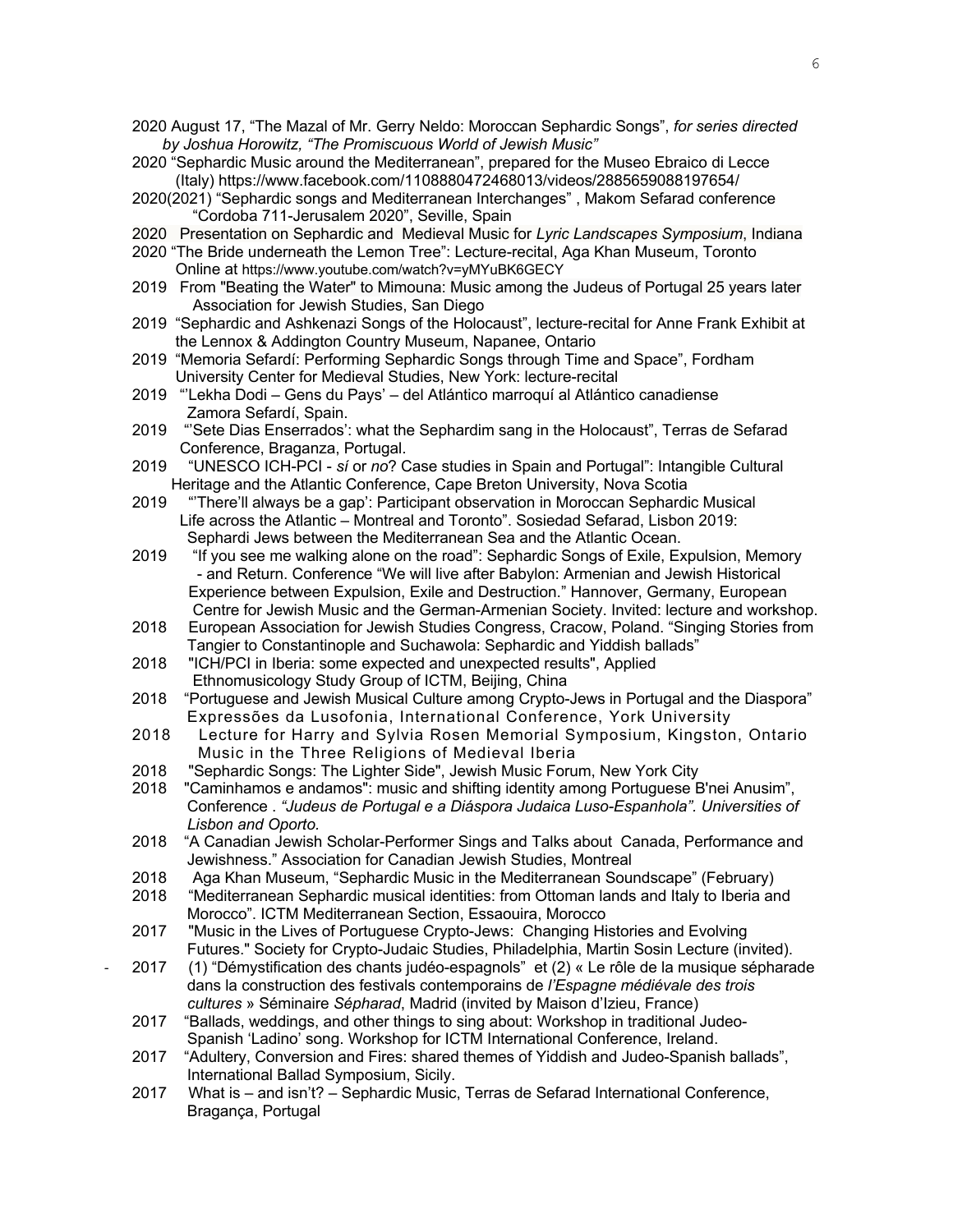- 2017 "Music among Muslims, Christians and Jews in Medieval Iberia", Trent University, Peterborough.
- 2017 "Sibil.la sí, redoblat no? Two island traditions and the ICH Convention". Conference: "Music, Nation and Region in the Iberian Peninsula", University of Cambridge, England.
- 2017 ""A new-old folk tradition is born": a little-known correspondence between Edith Gerson-Kiwi and Alan Lomax", World Congress of Jewish Studies, Jerusalem, Hebrew University.
- 2017 "The Return of Gerineldo", Symposium on Music in North Africa, Paris, INALCO.
- 2017; 2013-4-5-6. Lectures and workshops for Zamora Sefardí conference, Zamora, Spain
- 2016 "Siguiendo los pasos de Alan Lomax en España", *Càntut*, Cassà de la Selva, Catalonia, Spain (invited)
- 2016 "Developments in Sephardic Music", Festival of Early Music, Utrecht, Holland (invited)
- 2016 Performance lecture: "Shared Themes in Yiddish and Judeo-Spanish Songs", Yiddish in the New World Symposium, University of Ottawa
- 2016 "Selecting ICH Two Spanish Island Examples of Intangible Cultural Heritage Effects": the Sybilline Prophecy and La Gomera Whistle Language". CSTM-FSAC Laval U., Quebec "Les usages du patrimoine culturel immatériel
	- Dix ans après l'entrée en vigueur de la Convention du PCI de l'UNESCO"
- 2016 "Choosing and refashioning narratives in Sephardic, Crypto-Jewish and Spanish ballads" ICTM Mediterranean Section, Naples
- 2016 "Songs on the move: Singing one's own research". ICMHM, Lisbon
- 2016 "Moroccan Jewish Life Cycle Customs & Songs", with Suzanne Benchimol, LIMMUD 2016
- 2016 Brown University, "Singing Convivencia: music in Christian, Muslim and Jewish Communities of Medieval Iberia", and "Music in Crypto-Jewish Portuguese Life" (invited)
- 2015 Roundtable, Alan Lomax 100 Years, SEM conference, Austin, Texas (invited)
- 2015 Part of faculty for summer course UNED Zamora, Jews of the Spanish-Portuguese border
- 2015 Special session: lecture-performance "'Do you mean Moroccan Ladino?' Moroccan Sephardic songs emigrate to Montreal and Toronto". Sephardic, North African and Middle Eastern Jewish Communities in North Africa. Concordia, August 23-5
- 2015 Faculty member for summer course on the  $13<sup>th</sup>$  century Cantigas de Santa Maria, El Escorial/Madrid, Spain
- 2015 Overview of Music in Crypto-Jewish Life: invited paper and recital,"Mapping the Anusim in Diaspora" conference, Netanya, Israel, March 2015. www.youtube.com/watch?v=9C7fnb-dcgs
- 2015 "Alan Lomax in Spain", Music Department, University of Haifa, March 22.
- 2014 "The Sephardic Romancero: an imposter in the medieval music world?" (plenary). Jornada de Müsica Medieval. Complutense University, Madrid.
- 2014 "Singing over Time and Space: Music in Sephardic and Crypto-Jewish Life" (lecturerecital), La transnationalisation du religieux par la musique. Université de Montréal.
- 2014 "Singing diaspora Sephardic ballads over continents and centuries" Singing Storytellers: The Lives, Music and Verbal Artistry of Bards in our World". Cape Breton University. https://www.youtube.com/watch?v=D0MhdHeSQDA
- 2014 "La Raya y la Müsica Sefardî". Zamora en la Raya: herencias sefardîes compartidas. (Plenary Session paper, given in Portuguese). Zamora/Vimioso-Fermoselle-Carção (Spain and Portugal)
- 2014 "Singing together again: Performing Sephardic and Sufi Women's Songs in Larache, Morocco." European Association of Jewish Studies, Paris.
- 2014 "The Sephardic Romancero," Medieval Iberian Music Colloquium (invited); Columbia University / University of California Riverside
- 2014 Overview of Sephardic Music Genres, U. California Los Angeles (Music, Spanish)
- 2013 Re-injecting Sephardic Songs into a Lost Moroccan Community, AJS, Boston.
- 2013 Researching and Singing Pan-European Balladry, New York University (French Dept)
- 2013 "Tan lejos y tan cerca: La música sefardí". Candeleda, Spain, Festival Pedro Vaquero.
- 2013 "'Oh, moderno Salonik': Songs, sayings and writings of Bouena Sarfaty Garfinkle and Sephardic life in Salonica and Montreal". International Society for Sephardic Studies, Girona, Spain.
- 2013 "Nina, the 'Bulbul of Sarajevo', among the Mohawks". Ladino section of World Union of Jewish Studies Conference, Jerusalem, Israel. Hebrew University.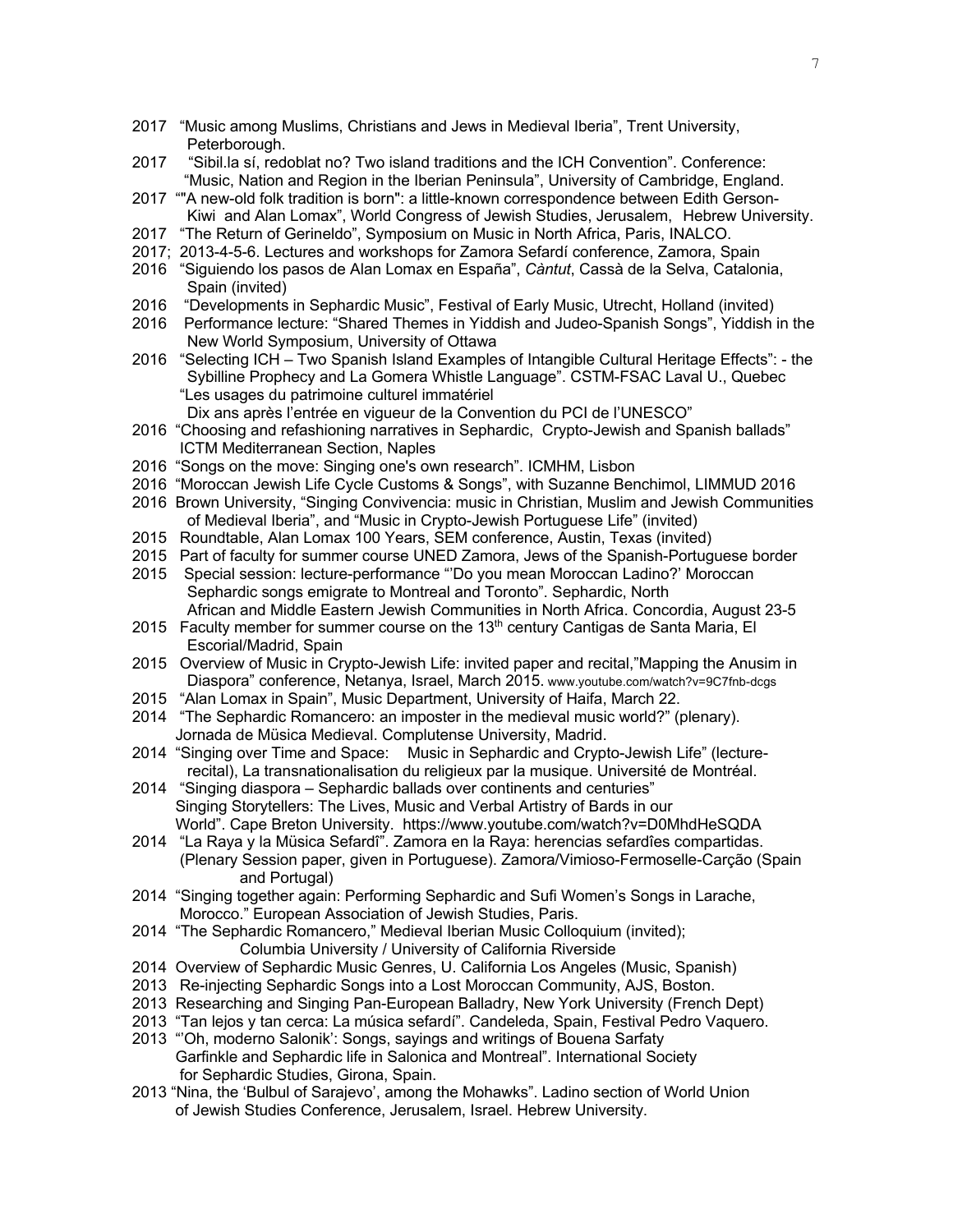- 2013 "Ecos de las tradiciones musicales de los Cripto-Judíos de la Raya", Zamora Judía, Zamora.
- 2013 Concordia Univ. Dept. of Religious Studies, Montreal. "Demystifying Sephardic Songs"
- 2013 "Crypto-Jewish Women in Portugal", Hebrew Union College, Cincinnati
- 2013 "Music in Crypto-Jewish Life", (invited), Jewish Music Week, Toronto.
- 2013 Sephardic music workshop, Dar Laraïch Cultural Association, Larache, Morocco
- 2013 "Sephardi Musical Culture", seminar for Oraynu Congregation for Humanistic Judaism. Course: A Journey through Jewish Cultures"
- 2013 Panelist (invited), Folk Music and Research in Canada, Folk Alliance Conference, Toronto
- 2012 (Invited) "'The bride has come out from the sea' Sephardic songs around the Mediterranean". Canadian Institute of Mediterranean Studies.
- 2012 "They Took Their Songs With Them" The Sephardic Diaspora and Travelling Songs. *Early Modern Migrations, Toronto*
- 2012 (Invited) "We've always sung this" the importance of an ethnographic / ethnomusicological perspective for historical studies History of Jews and Muslims conference. Évora, Portugal
- 2012 "Alan Lomax, Manuel García Matos y el viaje de 1952" (invited), for weekend course on Manuel García Matos, University of Extremadura-Cáceres, Plasencia campus
- 2012 "El pandero cuadrado en Portugal e España" (invited), Festival of Square Frame Drums, Peñaparda (Salamanca), Spain
- 2012 "Music and Identity in Iberian Jewish and Crypto-Jewish Life" . Midwest Jewish Studies Association, York University, Toronto
- 2012 "Were the "Last Marranos" the last? Portuguese Crypto-Jews in Film. Music and Minorities (ICTM), Israel"
- 2012 "Singing beyond the island: New musical strategies among Iberian Crypto-Jews" ICTM Music and Minorities conference, Lisbon, Universidade Nova.
- 2011 (Kluge Fellow Lecture, Library of Congress) "'Like musical woodpeckers tapping on honey-trees': Alan Lomax's six months in Spain, 1952." August 25, 2011.
- 2011 (Keynote) '"No worries, husband that's just the milkmaid in our bed" women and their stories in Sephardic and European song traditions). Gossip, Gospel, Governance: Orality in Europe 1400-1700. British Academy (London, UK)
- 2011 "Facebooking" the Village:A Decade of Fieldwork Following Alan Lomax's Spanish Fieldwork
- 2011. "One more rose joined the circle": gender roles, religious observance and play-party dances among rural Portuguese Crypto-Jews." Panel on Jewish women and music, Society for Ethnomusicology. Philadelphia.
- 2011 "'Os nossos ou dos goios' Music in the lives of Portuguese Crypto-Jews". Society for Crypto-Jewish Studies, San Diego (invited)
- 2011. "Sephardic music: myths and (relative) realities". Library of Congress, Washington.
- 2011 "Ballads and diasporas: Sephardim and Bnei Anusim" . International Conference on Jewish Genealogy, Washington, D.C.
- 2011 "The King got up one Monday morning: Landarico from the Merovingians to the Sephardim." International Ballad Symposium, Faro, Portugal
- 2011 "What makes a song a song? Fieldwork conversations about traditional songs and singing" International Council for Traditional Music / Canadian Society for Traditional Music, Memorial University. St. John's, Newfoundland.
- 2011. Re-shaping Sephardic music through the media a perspective from two centuries Lisbon, Music and Media Study Group of the International Musicology Society
- 2011. RABBI or REBECO: the Sephardic-flamenco myth in the 20th and 21<sup>st</sup> centuries Association for Jewish Studies. Washington DC.
- 2010 ""Just a fado spice" Portuguese Crypto-Jewish musical identities." Association for Jewish Studies conference, Boston.
- 2010. Invited faculty for the Mediterranean Summer Institute (NEH),University of California. Barcelona. "Cultural hybridities: Christians, Muslims and Jews and the Medieval mediterranean."
- 2010. "Le romancero chantant son destin. Invited lecture-demonstration for Colloquium *Fatum et téléologie dans le tissage des récits de soi.*Bosnia (Foggia), Italy.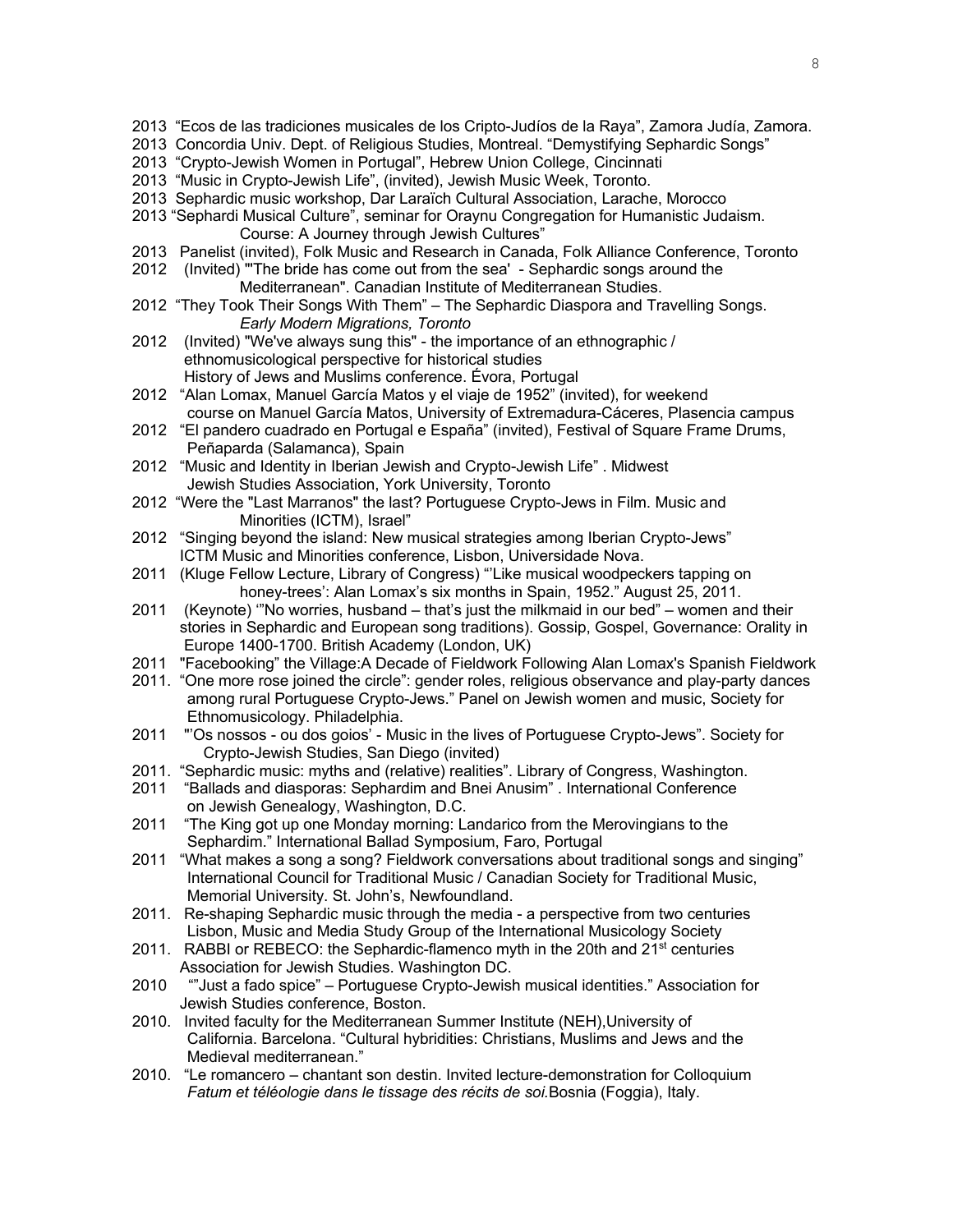- 2010. "A Bosnian Sephardic Woman on a Canadian Mohawk Reservation" . Musicology Conference, Academy of Music, Sarajevo, Bosnia and Hercegovina, October 2010.
- 2010. Lecture-concert for Staging Jewish Modernity conference, University of Toronto.
- 2010. "Music and Identity among Portuguese Crypto-Jews", Conversos and Moriscos Conference, St. Louis University / Alcalá de Henares, June 2010.
- 2010. "Para ke no mos ulvidemos" rescuing Ladino songs and lore through the internet." Folklore Studies Association of Canada, May 2010, Montreal, Concordia University.
- 2010. "'Now I forget the words!': Searching for songs on the 'Ladinobus' in Turkey." European Association of Jewish Studies, Ravenna.
- 2009. "En Estambul avia c'est la danse nouvelle" a song as a microcosm of early twentieth-century Sephardic Life. Association for Jewish Studies, Los Angeles.
- 2009 From the Inquisition to the Internet: the hidden Jews of Portugal construct a new musical identity. Canadian Society for Traditional Music. University of Montreal.
- 2009 Ladinokomunita on the road: an ethnomusicologist's fieldwork dream come true. Ladino Section, World Congress of Jewish Studies, Jerusalem.
- 2009 Belmonte Revisited: Music in the Lives of Crypto- and not-so-Crypto Jews in Portugal. Music Section. World Congress of Jewish Studies, Jerusalem.
- 2009 Ibiza: constructing an island's musical world. Folklore Studies Association of Canada.
- 2009 Music and the Sephardi Holocaust Experience. For "How did Professionals Become Perpetrators of Injustice? Lessons for the Future from the Dark Days of the Holocaust. The Law Society of Upper Canada; League for Human Rights of B'nai Brith Canada.
- 2009 The Adufe in Spain and Portugal: special presentation for North American Frame Drummers Association, New Jersey.
- 2008 "Selanikli Humour in Montreal", conference "Judeo-Spanish Satirical Texts in Salonica." Thessaloniki, October 26-28.
- 2008 "Sephardic-Flamenco-Medieval": a World Music Myth, Music and Minorities/ICTM, Prague
- 2008. "Ethno-nostalgia: Ladinkomunita goes to Turkey and I go with Them." Canadian Society of Traditional Music, Halifax.
- 2008 "Remembering the Graceful Doe: Jewish, Christian and Muslim Women and Music in Medieval Andalusia and Beyond." Musical Exodus: Al-Andalus and its Jewish Diasporas. ICTM Mediterranean Study Group. Cambridge, England.
- 2008 "Just Say It's Medieval:" Working with Sephardic Music in Constructed Realities." ICTMç Study Group in Applied Ethnomusicology. Ljubljana.
- 2008 Judy Frankel, 1942-2008. Obituary. *Sing Out! Magazine*. Summer 2008.
- 2008 Universities: Murcia, Balearic Islands; Conservatory of Murcia: Lectures on Sephardic Music and on Music Traditions of Canada.
- 2008 Dialectal variants of Judeo-Spanish (Ladino), Portuguese, and Spanish folk music. Centre for Research on Language Contact, York University.
- 2007 "Dizer chançonetas and rezar romances: a sung and narrated performance of Sephardic and pan-European ballads." (invited.) Istanbul, Boğazici University: Performance and Performers in. the Eastern Mediterranean: 11<sup>th</sup>-18<sup>th</sup> Centuries.
- 2007 "Ladino Music Comes of Age: An Intangible Heritage Re-Imagined Backwards and
- Forwards". American Folklore Society/Canadian Folklore and Ethnology Association 2007 "All Flamenco is old Sephardic music": imagined encounters and
- real-time non-encounters in Sephardic and "Gypsy" music in Spain and Portugal". Canadian Society for Traditional Music, Edmonton, Alberta.
- 2007. "Medieval is Better: the construction of a "medieval" Ladino identity and repertoire in Spain's "Three Cultures" festivals." Paper, and organizer/Chair of "Virtually Sephardic" Panel. American Jewish Studies conference, Toronto.
- 2007 "Les chansons judéo-espagnoles maintenir et recréer une tradition." Colloquium Tradition et création musicales au Moyen-Orient. Université de Montréal (invited.)
- 2006a. "Music and Memory among Crypto-Jews in Portuguese Border Villages". Jewish Music Forum, Center for Jewish History, New York City, October 20.
- 2006c "Visions of Sefarad in Iberia and North America", University of Western Ontario (invited)
- 2006d "Music and the construction of "the Three Cultures" in Spain and Portugal: medievalism,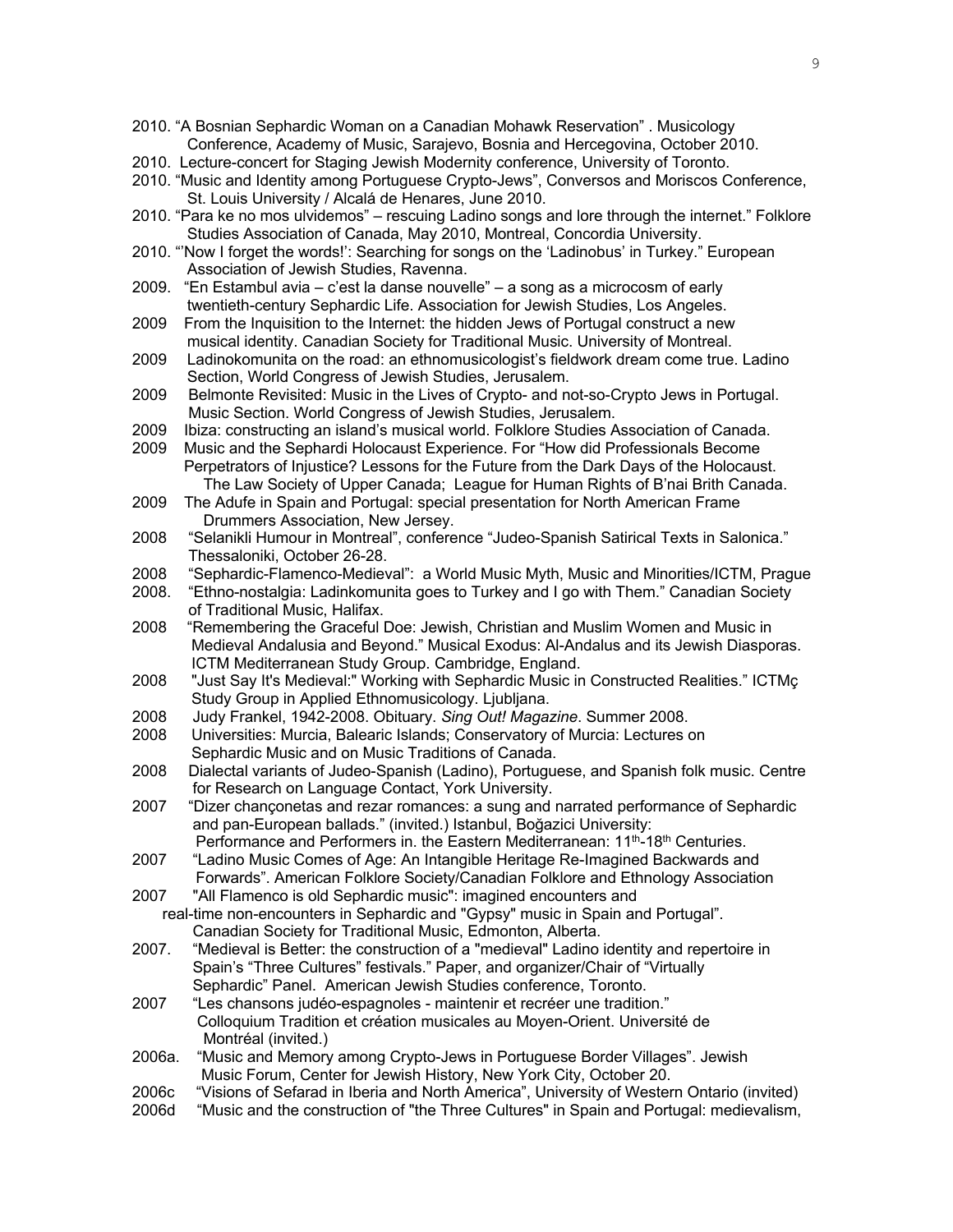|        | myths and bits of what may be reality". Popular Musics of the Hispanic and Lusophone<br>Worlds, Newcastle.                                                                                                                                            |
|--------|-------------------------------------------------------------------------------------------------------------------------------------------------------------------------------------------------------------------------------------------------------|
| 2006e  | "Jewish Salonica remembered in Montreal: the repertoire of Bouena Sarfatty Garfinkle",<br>Association for Canadian Jewish Studies, CFHSS congress, Toronto                                                                                            |
| 2006f  | "In the noble city of Granada - Bingo! Microworlds of Sephardic Music in Montreal and                                                                                                                                                                 |
| 2006g. | Toronto", Canadian University Music Society, CFHSS congress, Toronto<br>"Alan Lomax - a realistic romantic or romantic realist, recording music in                                                                                                    |
|        | Franco's Spain." Monthly Colloquium, Ethnomusicology Institute INET,<br>Universidade Nova, Lisbon (Portugal), June 27. (invited)                                                                                                                      |
| 2006h  | "Singing Lives: Sephardic Women and the Ballads of their World." Society for Multi-Ethnic<br>Studies: Europe and the Americas University of Navarra, Pamplona (Spain), May 19.<br>(plenary speaker)                                                   |
| 2006i  | "A música sefardita", Tertùlia Ladina, Clube Literário do Porto (Portugal), July 9.                                                                                                                                                                   |
| 2005a  | "Eivissa ja no é Eivissa: old and new musical worlds in Ibiza", with Tamar Cohen Adams,                                                                                                                                                               |
|        | York University Graduate Colloquium Series, January 2005.                                                                                                                                                                                             |
| 2005b  | "Con el guelindón - a tocar es xoriguer": Subtle and Unsubtle Courtship in Luso-Hispanic<br>and Sephardic Song", "Music and the Art of Seduction" conference, Amsterdam                                                                               |
| 2005c  | "That's Pae, not Padre! Ladino and Music in Emerging Jewish Identities in Spain and<br>Portugal", World Congress of Jewish Studies, Jerusalem, August 2005.                                                                                           |
| 2005d  | "The Adufe, the Square Drum, in History and Tradition", First European Frame Drummers<br>Meeting, Barcelona                                                                                                                                           |
| 2005e  | "Music in the construction of a medieval identity for Sephardic and Muslim 'Others' in                                                                                                                                                                |
|        | Spain and Portugal", Canadian Society for Traditional Music Conference, Vancouver                                                                                                                                                                     |
| 2004a  | "Music in Converso Life: an Overview", Convivencia Conference, Madrid                                                                                                                                                                                 |
| 2004b  | KEYNOTE: "It only matters that they think it's medieval": Music in would-be -medieval<br>festivals in Spain, International Medievalism Conference, Fredericton, New Brunswick                                                                         |
| 2003a  | "Marketing the Sacred: Crypto-Jewish and Invented Jewish Identities in Spain and                                                                                                                                                                      |
| 2003b  | Portugal", Sacred Music colloquium, Wilfrid Laurier University, Waterloo (invited speaker)<br>"To record the music of this benighted country": Alan Lomax in Spain 1952 revisited - and<br>re-edited."Folklore Studies Association of Canada, Halifax |
|        | 2003c "El uso de la música de la época por los poetas judíos de Iberia medieval." Spanish and<br>Portuguese Historical Studies, Madrid                                                                                                                |
| 2003d  | "Cross-influences among Iberian Jewish, Christian and Muslim music and musicians in the                                                                                                                                                               |
|        | Middle Ages", New England Medieval Conference (invited speaker), Amherst.                                                                                                                                                                             |
|        | 2002a "Singing the poetry: Bringing Medieval Romance Language Songs to Life", Univ. Athens,<br>Georgia (invited)                                                                                                                                      |
|        | 2002b "Tradiciones musicales de Canadá", University of La Laguna, Tenerife, Canary Islands                                                                                                                                                            |
|        | 2002c "Music in the three religious communities of medieval Iberia", Brussels, Transreligiosa<br>Festival (invited)                                                                                                                                   |
|        | 2002e "The Alan Lomax Spain recordings: village music of the 1950's and of half a century later",                                                                                                                                                     |
|        | Mediterranean Studies Conference, Granada, Spain                                                                                                                                                                                                      |
|        | 2002h "Portuguese regional music traditions and medieval roots", Azores Islands, Ministry of                                                                                                                                                          |
|        | Communities, "Discovery of Roots" course.(invited)<br>2002i " Theoretical and practical questions working with the Lomax Spain collection", Society for                                                                                               |
|        | Ethnomusicology (Applied Ethnomusicology), Denver                                                                                                                                                                                                     |
|        | 2001a "Borders, Women and Music: Medieval Iberia's Three Communities", Univ.New Mexico                                                                                                                                                                |
|        | 2001b "Problems in the Performance of the Cantigas de Santa María", Kalamazoo Medieval                                                                                                                                                                |
|        | Congress (invited)                                                                                                                                                                                                                                    |
|        | 2001c "La música y la escritura: tradiciones medievales y orales", lecture-recital, Univ.Alcalá de<br>Henares (invited)                                                                                                                               |
|        | 2000a "O/El pande/i/ro c/q/uadrado, indicador de identidad - ¿pero de quien/mais de quem?,<br>SIbE, Sociedad Ibérica de Etnomusicología, Faro, Portugal                                                                                               |
|        | 2000b "Iberian Jewish Musical Identity: Reclaimed or Reinvented", International Jewish Music                                                                                                                                                          |
|        | Conference, London                                                                                                                                                                                                                                    |
|        | 2000c Oral Tradition and the Medieval Music Curriculum in Ontario: Canadian Society for Musical<br>Traditions/SEM, with S. James-Wilson and K. Veblen                                                                                                 |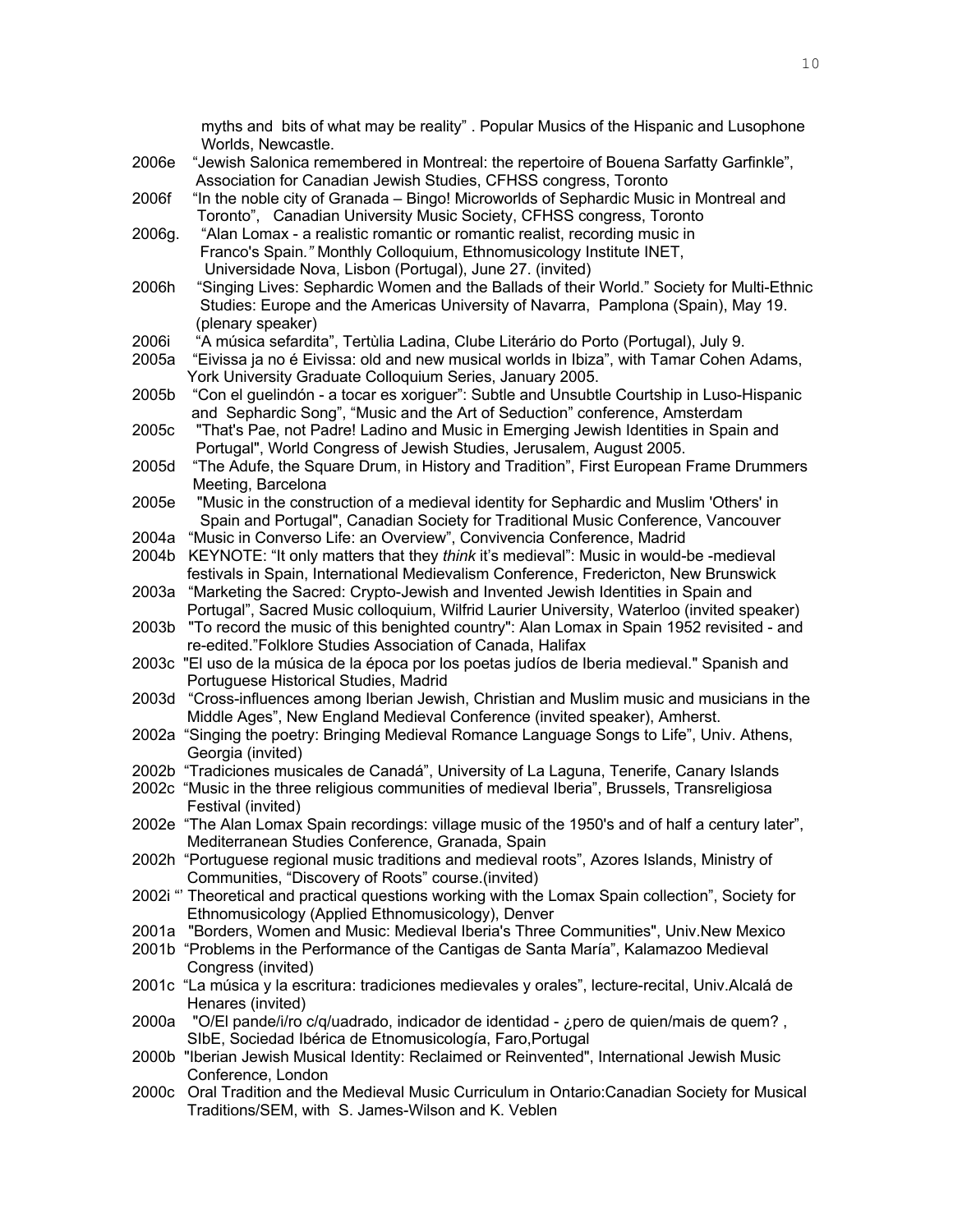- 2000d "Hit that drum, girl! Performance practice changes in Iberian women's drumming", SEM, Toronto
- 2000e "As Sephardic as Possible, Please": reconstructing Iberian Jewish Music and Identity", Jewish Music Colloquium, Queen's University, Kingston, Ontario (invited)
- 1999a "A música sefardita e a música medieval", University of Evora (Portugal), May 1999
- 1999b-c "Musical Mosaic: Musical Traditions of Canada", Spanish Association of Canadian Studies, Univ. La Laguna, Tenerife (Canary Islands), Spain; U. Extremadura, Cáceres
- 1998a "The Ethnographer as Neo-Inquisitor: among the Crypto-Jews in Portugal", FSAC, Ottawa
- 1998b "Sephardic and Crypto-Jewish Songs", Society for Crypto-Judaic Studies, El Paso, Texas
- 1998c "Humour and Luso-Hispanic Songs", Keynote Presentation, International Society for Luso-Hispanic Humour Studies, Sudbury, Ontario (with Tamar Cohen Adams)
- 1998d "Crypto is as Crypto Does", Society for Ethnomusicology, Bloomington, Indiana
- 1998e "The Apostle of the Marranos and Music", Society for the Scientific Study of Religion, **Montreal**
- 1997c "'And one for the Holy City of Jerusalem': Music in Portuguese Crypto-Jewish Communities", Misgav Yerushalayim, Jerusalem
- 1996 "Presenting Ballads: Beyond Eurocentricity", International Ballad Symposium, Swansea,
- 1994a "Christian and Moslem Influence on Judeo-Spanish Song", Medieval Studies, Un. Toronto
- 1994b "Refrains and Broken Sentences in the *Cantigas de Santa María"*, Kalamazoo Medieval
- 1993a "Music as a Unifying Force in Toronto's Bombay Jewish Community", *FSAC*, Ottawa.
- 1993b "Itineraries of Judeo-Spanish Song", European Seminar in Ethnomusicology, Barcelona
- 1992 "1992 and the Mediaization of Judeo-Spanish Song", SEM (Society for Ethnomusicology)
- 1990a "The Medieval Sephardic Fusion Song", Kalamazoo Medieval Congress
- 1990b "Multicultural Materials for Recorder Teaching", Canadian Society for Traditional Music
- 1988 "And for the Groom a Sardine: Judeo-Spanish Traditional Music in Canada", Univ.of Waterloo.
- 1985 "Urban Musical Institutions in Canadian Sephardic Communities", SEM Niagara, Toronto.
- 1984 "*Nova Tradicija* and the 'Ethnic' Folk Revival", Folklore Studies Association of Canada
- 1982 "The Judeo-Spanish Song Tradition in Canada: Inexorable Extinction or Healthy Change?", SEM, College Park, Maryland

### **REVIEWS/COMPTES RENDUS**

- 2021 Roda, Jessica, *Se ré-inventer au présent: Les Judéo-espagnols de France*, Presses Universitaires Rennes. For *MusiCultures*, Canadian Society for Traditional Music Journal.
- 2020 Feldman, Walter Zev*. Klezmer: Music, History and Memory*. Oxford UP. *MusiCultures*, Journal of the Canadian Society for Traditional Music 47: 228-230
- 2020 Castelo-Branco, Salwa El-Shawan and Susana Moreno, *Music in Portugal and Spain*, Oxford University Press, for *The World of Music* 8/2: 91-4.
- 2018 Leite, Naomi. "Unorthodox Kin: Portuguese Marranos and the Global Search for Belonging", U. of California Press. *Journal of the Royal Anthropological Institute*
- 2017 Davis, Ruth, ed. *Musical Exodus: Al-Andalus and Its Jewish Diasporas*. Rowman and Littlefield –Music. H-Music Network.
- 2015 Weich-Shahak, S. *Judeo-Spanish Songs for the Life Cycle in the Eastern Mediterranean*. Jerusalem, Hebrew University.*Yearbook of the International Council forTraditional Music*.
- 2015 Julian Kystasty and Michael Alpert, *Night Songs from a Neighbouring Village*, Orient. For CFM: *Canadian Folk Music*.
- 2015. Lenka Lichtenberg. *Songs for the Breathing Walls*, *Bridges*, *Embrace*. CFM.
- 2014. Risto Pekka Pennanen, Panagiotis C. Poulos and Aspasia Theodosiou, eds.*Ottoman Intimacies, Balkan Musical Realities.* Helsinki: Foundation of the Finnish Institute at Athens, 2013. In MusiCultures 41/2: 198-200.
- 2014 Melammed, Renée L. *An Ode to Salonica*. Indiana University Press, for *Sephardic Horizons* 4/1 online
- 2014 Jackson, Maureen. *Mixing Musics: Turkish Jewry and the Urban Landscape of a Sacred Song,* Stanford University Press. For *Sephardic Horizons* 4/1, online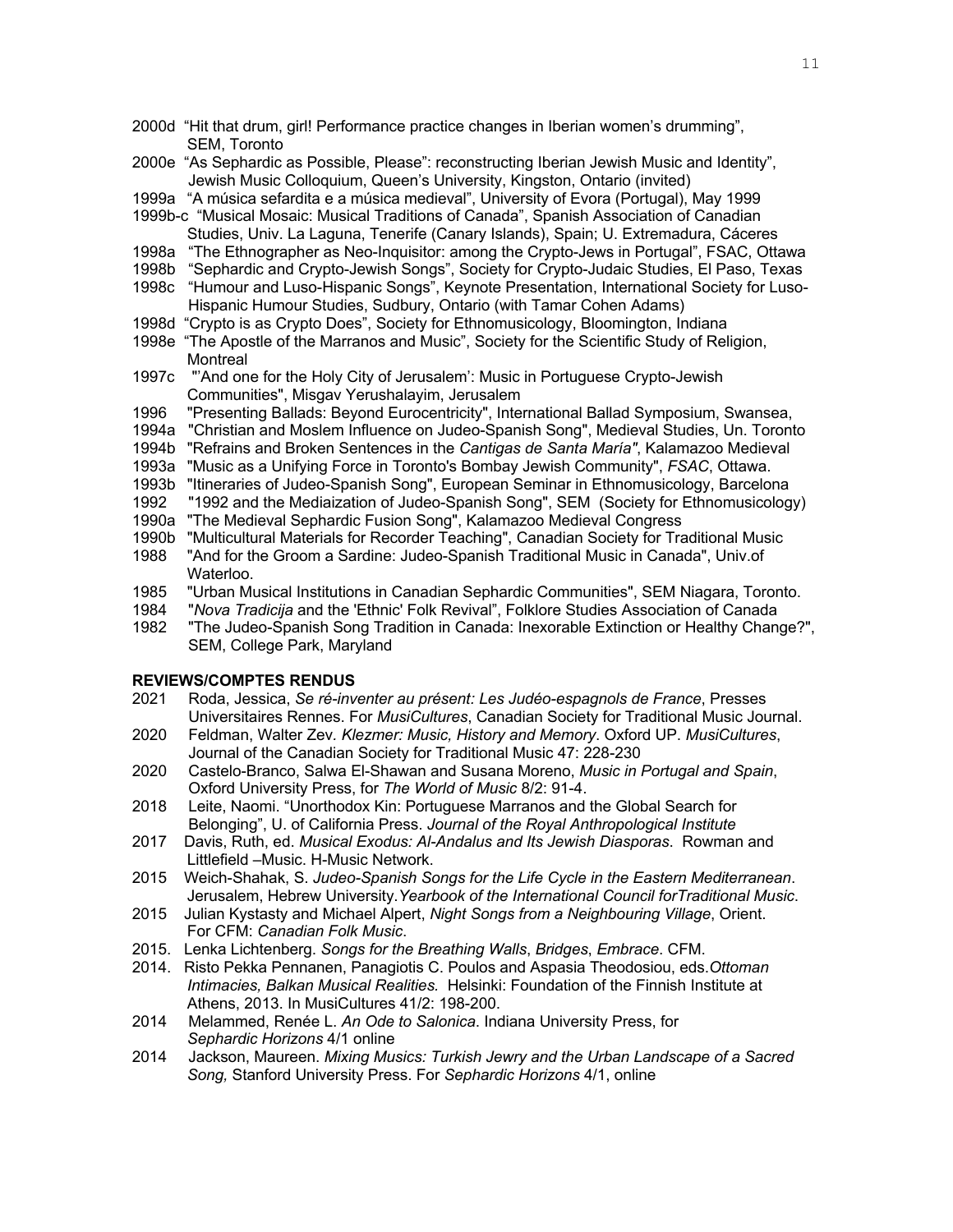- 2009 Bahat-Ratzon, Naomi and Avner Bahat, editors. *With Songs they Respond: the Diwan of the Jews from Central Yemen.* Jewish Music Research Center, Jerusalem. For *Yearbook for Traditional Music* 41: 251-2.
- 2008a. Armistead, Samuel G., Joseph A. Silverman and Israel J. Katz, Judeo-Spanish Ballads from Oral Tradition, Vol. 4. For *Western Folklore* 67/1.
- 2008b. Kornhauser, Bronia and Margaret Kartomi, producers and liner notes. *Out of Babylon: The music of Baghdadi-Jewish migrations into Asia and beyond.* Arizona. CD plus booklet. In *The Asia Pacific Journal of Anthropology*.
- 2007. Mirjana Lausevic, 2006. *Balkan Fascination*. In *Canadian Journal for Traditional Music*.
- 2006a "Two new albums by Flory Jagoda:"
	- www.klezmershack.com/articles/cohen\_j/flory\_arvoliko/ 16k
- 2006b Constantinople. *Memoria Sefardí: Musique d'Espagne juive et chrétienne* http://www.klezmershack.com/articles/cohen\_j/constantinople/
- 2006c *Un kavretiko*. Izzet Bana and the Estreyikas of Estambul. www.klezmershack.com/articles/cohen\_j/bana\_kavretiko/
- 2006d Suzie LeBlanc: *Le long de la mer jolie: Chants d'Acadie* CFMB 40/1-36
- 2005. *Las Cuadrillas de Murcia: Seville World Fair 1992, Murcia Pavillion* CFMB 40/1-39
- 2004 Luis Díaz G. Viana (Coord.), et al. *Palabras para el Pueblo, Vol. I, Aproximación general de* la *Literatura de Cordel, Vol. II.La colección de pliegos del CSIC: Fondos de la Imprenta Hernando.* Madrid, CSIC, 2000-1. *Estudos de Literatura Oral* 9-10.
- 2002a *The Key from Spain: Flory Jagoda* VHS. Dir.A. Petrovic, M. Livingstone*.Ethnomusicology*  46/1:194-6
- 2002b *Tradições Musicais da Estremadura*, José Alberto Sardinha, Tradisom, 2000, *Estudos de Literatura Oral* 7-8:333-4
- 2001 *The Sephardic Experience* (CD 4 vol.), The Renaissance Players, Y*earbook for Traditional*
- 2000a *Romancero Sefardi de Marruecos*, Susana Weich -Shahak, *Estudos de Literatura Oral* 6: 211-14
- 2000b *La Yave, the Key to Sephardic Music* CD klezmershack.com/articles/cohen\_j/cohen\_j.layave.html
- 1999a *Transforming Tradition*, N. Rosenberg, ed., *Canadian Journal of Traditional Mu*sic:4-6
- 1999b *Engendering Song,* Jane Sugarman*, Ethnologies* 21/2.
- 1998a *Arboleras* I, (Sephardic songs), Susana Weich-Shahak et al., *Balkanistica* 11:163-4
- 1998b *Music in the Jewish Community of Palestine,1880-1948*, J. Hirshberg , CFC19/2:181-4
- 1997 *Sephardic Romances*, Accentus, *Early Music Review* 31:13-14
- 1996a *Morocco* (Music of the Moroccan Jews) video, Israeli Music Heritage Project, *Ethnomusicology*
- 1996b *Cancionero Sefardí*, Alberto Hemsi, ed. Seroussi et al., *JFER* 18/1-2:88-89
- 1995 *May it Fill Your Soul: Experiencing Bulgarian Music*, T. Rice, *CFC* 17/1:213-6
- 1993a *Judeo-Spanish Moroccan Songs for the Life Cycle*, S.Weich-Shahak, *Ethnomusicology*37/3:442-5.
- 1985 *El folklore musical*, Josep Crivillé i Bargalló, *Yearbook for Traditional Music* 17:217-19.
- 1981 *C'était la plus jolie des filles*, Donald Deschênes, *Canadian Folklore canadien* 3/2:163-4.)

# **RECORDINGS**

- 2019: Revised and translated transcriptions for my 2011 broadcast series on Sephardic music "Empezar quiero contar", Radio Sefarad
- https://www.radiosefarad.com/descubriendo-la-musica-sefardi/<br>2017 "Emerging Jewish Communities in Sicily", Radio Sefarad

- https://www.radiosefarad.com/emerging-jewish-communities-in-sicily-with-judith-cohen/<br>2006 Sefarad en Diaspora. with Tamar Cohen Adams. Wafir Sheikh. William 2006 *Sefarad en Diaspora.* with Tamar Cohen Adams, Wafir Sheikh, William Cooley, Eduardo Paniagua. Pneuma.PN780. Reviewed: http://www.klezmershack.com/archives/004383.html
- 2000 *Empezar quiero contar: Canciones de Sefarad*, with Tamar Ilana Cohen Adams, Eduardo Paniagua, Wafir Sheikh. Pneuma PN270 review http://www.klezmershack.com/#cohen\_j
- 1999 *Primavera en Salónica*: CD of 1991 and 1992a, Madrid, Tecnosaga KPD 10.977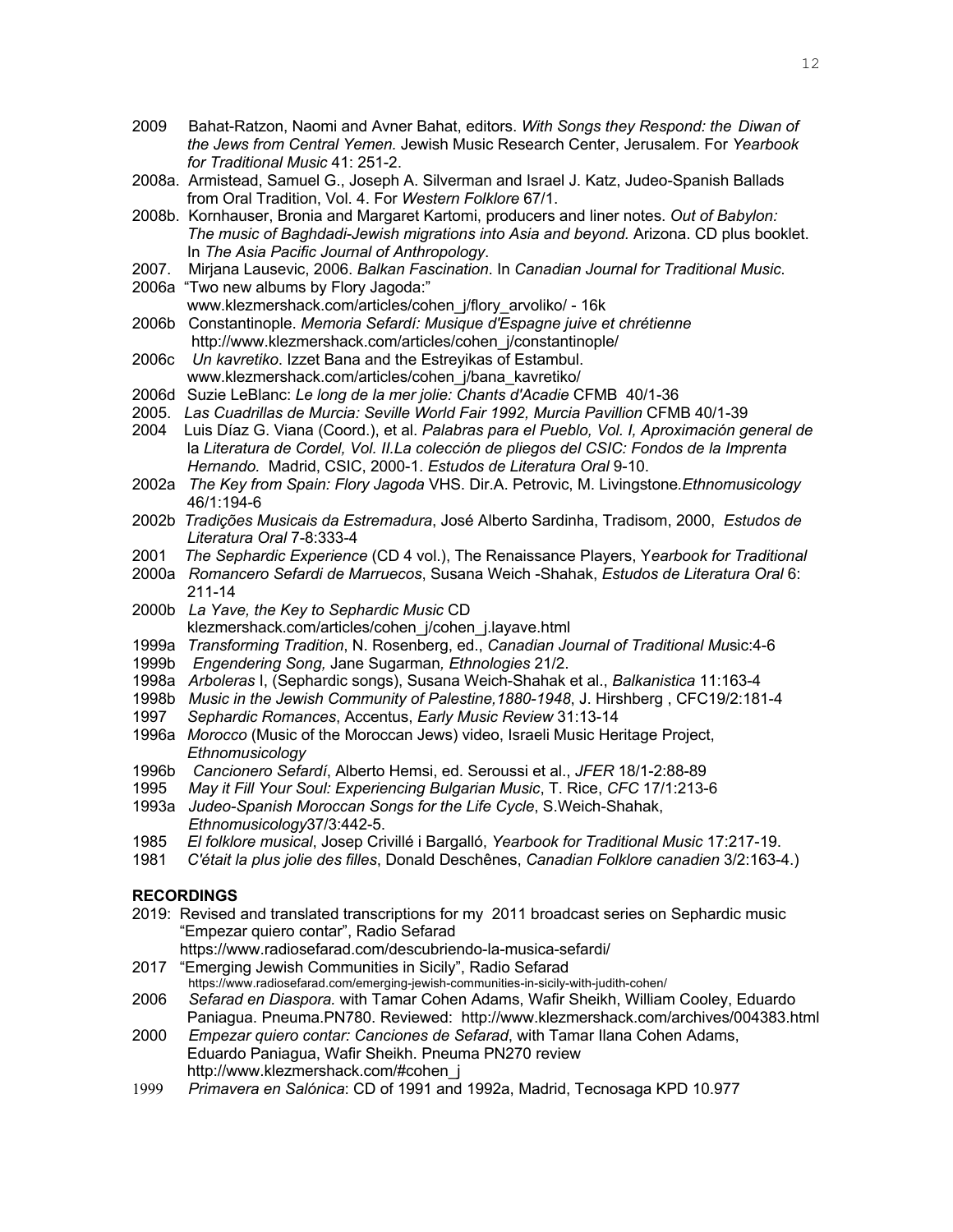- 1997 \**Dans mon chemin j'ai rencontré: Songs of Meetings and Travelling*, with Tamar Cohen Adams, Radio Canada/Interdisc (Prix Marcel Blouin 1994)
- 1994 *"Dized', ¡,ay!, Trobadores'", Monofonías Medievales*; Madrid, Saga KPD10914
- 1992 Judeo-Spanish selections on CD, *Musicworks* (Publ.1992a)
- 1990 *Circle of Friends*, with Mariposa In The Schools, Toronto
- 1987 with *Gerineldo:* Video *Ya Hasrá,* by Solly Lévy*,* Université du Québec à Montréal
- 1983/5/9;1994 with *GERINELDO: Chansons traditionnelles judéo-espagnoles*
- 1981 Recorders, *Les flûtes canadiennes*, arr. Chris Rawlings, Radio Canada LP RCI507

### **SELECTED RECITALS/CONCERTS/WORKSHOPS:**

2022 Invited lecture-concert of Sephardic music for the Spanish Embassy of Morocco: "Aní kinór lekhól sharím" – "Soy arpa de los poetas": Concierto en honor a Ibn Gabirol

 Tangier, Instituto Cervantes, June 9, 2022 with guest musicians Wafir Sheikh (Sudan-Spain) and Mohamed el-Arabi Serghini (Morocco)

- 2022 April 9, "Musical Journeys" concert for Alliance Française, Toronto
- 2021 (live) Aga Khan Museum, Toronto "Madre e hija" with Tamar Ilana
- 2021 Toronto Storytelling Festival: Medieval Songs of Spring. May 9
- 2021 Toronto Storytelling Festival: Talking Stick. "And in their nets the fishermen found a golden duke: The Ballad of the Death of the Duke of Gandía." May 7
- 2021 Invited singer for "Kantikas de Amor I Vida",Memorial concert for Flory Jagoda. https://www.youtube.com/watch?v=Y0Scu50fRbM
- 2020 "Larín Larero": Invited presenter, "Daily Antidote of Song/Archive Challenge". Library of Congress: American Folklife Center/Washington Revels *https://www.facebook.com/watch/live/?v=4013096075371812&ref=watch\_permalink*
- 2020 November 18. Holocaust songs for presentation on Spain and Sephardic Jews in
- the Holocaust. last 10 minutes: youtube.com/watch?v=R8bdhLtHcoQ&ab\_channel=DreadMarIVEVO
- 2020 "Songs from my Living-room", streamed concert for Society for Ethnomusicology conference Carleton University, Ottawa (virtual host)
- 2020 Invited participant in the first Covid-19 Ladino song videos "Esta montanya d'enfrente", and "Minush." Produced by Marcelo and Liliana Benveniste, Argentina.
- 2020 Short pre-filmed for streaming concert: Sephardic songs, Sephardic Museum of Toledo www.youtube.com/watch?v=z3XrQeQKLvQ
- 2020 Pre-filmed for streaming short concert for Mediterranean Festival, Baleàrics 2.0 Valencia / Cervantes Institute - Tangier, Morocco (at 26') https://youtu.be/twcKQwkVfLc
- 2020 Music for 1001 Friday Nights of Storytelling Boccaccio Online series April 17, 24; May 1
- 2020 Solo performances, Pop-Up series, Aga Khan Museum, Toronto
- 2019-20 Ukrainian Koliada Songs with Kosa Kolektiv/Folk Camp Toronto
- 2019 New York City concerts for Shrine World Music; Los Corassones Avlan exhibit on the Jews of Rhodes, Primo Levi Center
- 2019 Balkan Sephardic Songs Instructor, Iroquois Springs Balkan Camp
- 2019 Concerts: Artery house concert series, "Songs of Travels"; Etcetera "Ot Azoy" series, Toronto
- 2019 Storytellers Halifax, Nova Scotia; Dalhousie University Music Department, Halifax
- 2019 Concerts in Spain and Portugal:
- Cervantes Institute, Lisbon; Centro Sefarad-Israel, Madrid, Museo Sefardí,Toledo
- 2019 Concert for Port Carling Gallery "Order of Good Cheer" series
- 2019 Storytellers Toronto: StoryFusion Cabaret: "The King got up one Monday morning" and Gladstone Telling: "Sisters Queen and Captive"
- 2019 Aga Khan Museum, Solo Pop-Up Concert, Jan. 30, Feb. 3, Feb. 4. "Songs and Travels"
- 2019 Alliance Française, Toronto, "Judith Cohen et ses invitées", women singers in Ontario
- 2019 Toronto French School, songs of Quebec, Franco-Ontario, France, medieval France
- 2018 Museo Sefardí, Toledo, Spain
- 2018 Red de Juderías, Spain: León and Calahorra
- 2018 Ethnographic Museum, Warsaw
- 2018 Instituto Cervantes, in Kraków and in Lisbon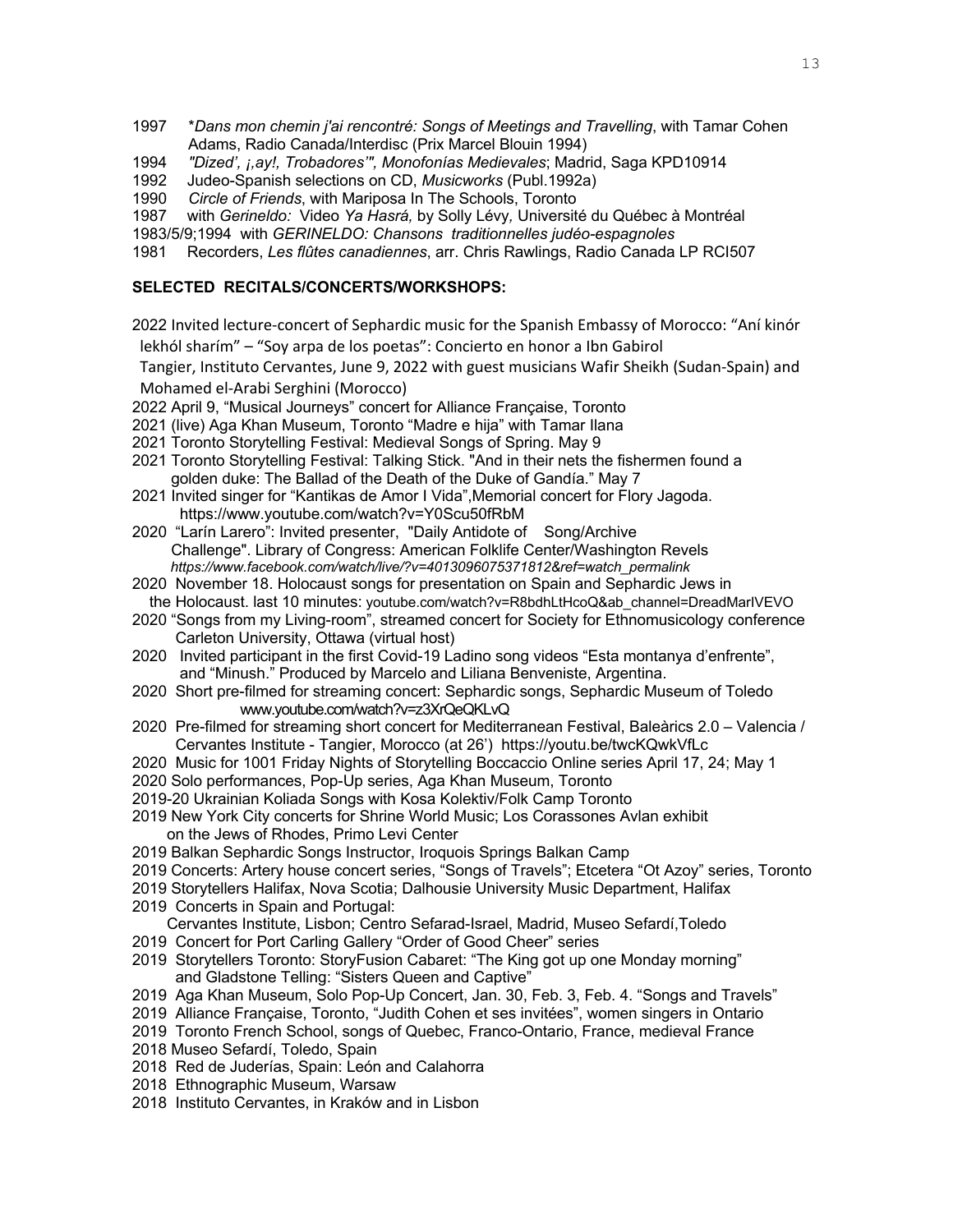- 2018 Beijing, China: Alliance Française China / Dusk-Dawn-World Music Club.
- 2018 Alliance Française. La musique sépharade: "terre" de confluence musicale" (January)
- 2017-9 Ukrainian polyphonic songs with Kosa Kolektiv, Toronto area
- 2017 Francophonie en Fête: selected concerts, in French, for Toronto Schools
- 2017 Canadian Cultural Mosaic concert, Toronto
- 2017 Turkish Sephardic songs concert for Washington DC Turkish Festival
- 2017 Concerts (invited) for Séminaire Sépharad conference, Madrid, Toledo (Maison d'Izieu) and concert at Zamora Sefardi Conference
- 2017 "Concierto Didáctico", Spain, April 2017: (1) Segovia Centre for Jewish Studies; Valencia Book Fair; Castellón-Nules Conservatory of Music.
- 2017 Fin'Amors/Courtly Love, Alliance Française, Toronto with Michael Franklin, Andrea Gerhardt
- 2016 Aga Khan Museum, Toronto, "Sephardic Music and Its Connections to Spain and Portugal"
- 2020, 2017, 2015, 2013 Jewish Music Week, Toronto, invited lecture-recitals
- 2016 Hervás, Spain, Jornadas de Historia. Lecture-concert, with Tamar Ilana.
- 2016 Centro Sefarad-Israel Madrid, concert with Tamar Ilana
- 2016 House concert, Sephardic community, Paris, France, with Tamar Ilana
- 2015 Medieval music concert series for the Magna Carta Exhibit, Toronto, Fort York
- 2015 Sephardic concert, Clockworks Series, Los Angeles, California
- 2015 Parapandafolk Festival, Granada, Spain; Boda Regia festival, Valencia de Alcántara, Spain
- 2014-5 concerts with GERINELDO, Moroccan Sephardic:,Centre Communautaire de Paris; Alliance
- Française (Toronto), Festival des Cultures Juives (Paris), Festival Sépharade, Montreal.
- 2014 Centro Sefarad-Israel, Madrid, concert in conjunction with Zamora international conference

2014 Women's Day concert with Tamar Ilana, et al. Alliance Française, Toronto

- 2014 Concert, Sephardic Music, Temple Sinai, Toronto
- 2014 Lectures on Sephardic music: Ashkenaz Festival AND Jewish Music Week, Toronto
- 2014 Presentation of Carlos Nuñes concert: Library of Congress, Washington DC.
- 2014. Sephardic music concert, Bulgarian Embassy / Sephardic Culture in DC.
- 2013 Concert for "Zamora Judía" conference, Zamora, Spain
- 2013 Concert for Festival Pedro Vaquero, Candeleda, Spain
- 2012 Midwest Jewish Studies Conference, York University, Toronto, with Tamar Ilana
- 2012 Canadian Hispanists Conference, Kitchener-Waterloo, U. of Waterloo, with Tamar Ilana
- 2012 York University Music Dept. World@Noon Series, with Tamar Ilana, Demetrios Petsalakis
- 2012 Concert for History of Jews & Muslims in Portugal conference, Évora, Portugal
- 2011 Library of Congress, Washington DC. With Tamar Ilana and Spyros Koliavasilis.
- 2011 Gossip, Governance and Orality Conference, British Academy (UK);
- 2011 International Jewish Genealogy Conference, Washington DC. 2011.
- 2011 ICTM/CSTM St. John's, Newfoundland 2011.
- 2010 LIMMUD 2010, talks and concert . University of Warwick, UK;
- 2006 Library of Congress solo concert for Alan Lomax Symposium https://youtu.be/sgnOMx7lgR0
- Sephardic Festival, Córdoba, Spain 2010; Association for Jewish Studies (Toronto 2008); American Folklore Society (Quebec City 2007); Donne in Musica, Rome, Italy 2008;
- Riga, Latvia and Vilnius, Lithuania 2009. Jewish Communities; City Hall.
- Conference: Jewish Women in the Mediterranean, University of Zagreb, Dubrovnik;
- *Ashkenaz* Festival 2002, 2006, 2008, 2010, 2014
- Istanbul and Izmir Jewish community centres, Turkey, 2007, 2008;
- Festival of the Three Cultures, Murcia, Spain, 2003 and 2009;
- Cervantes Institute: Prague, Utrecht, Brussels, New York City (various dates)
- University of Kentucky concert and lecture-concerts, Spanish and Music departments, 2008;
- British Judeo-Spanish Conference, London, U.K. 2008

# Symposium "The Lomax Legacy: Folklore in a Globalizing Century", Washington DC (American Folklife Center / Library of Congress), January 19. 2006

- Cathedral of Vitoria (Spain) 2006.
- Sarajevo, Jewish Community Centre, August 17 in cooperation with the Canadian Embassy,
	- Bosnia-Hercegovina; Sephardic Community Centres: